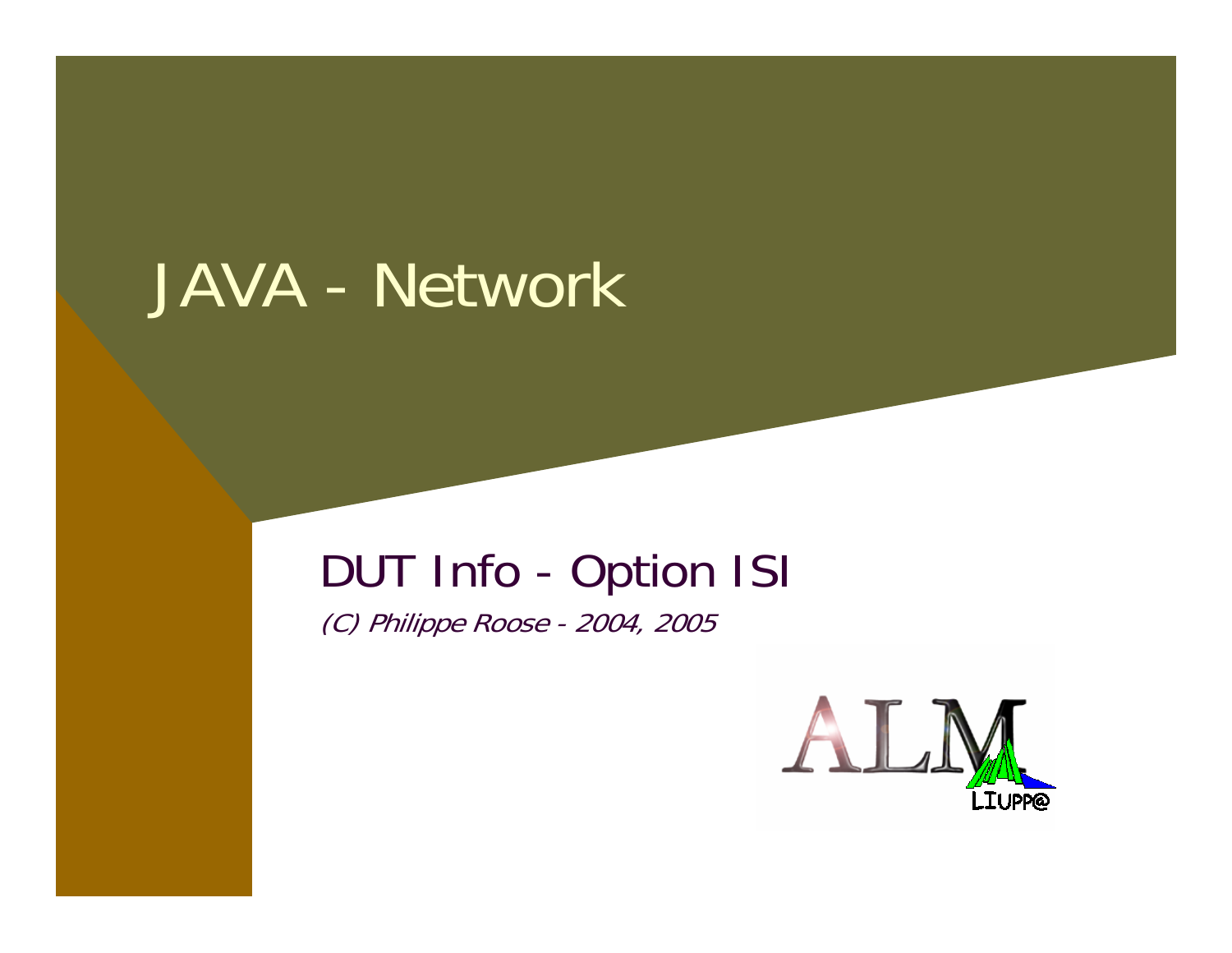# Serialization of objects concepts

- •Since the JDK 1.1
- Serialization allows to store (on hard disk or another storage unit) an object as a flow of data.
- Deserialization is the opposite process allowing to get back a serialized object as it was at the serialization moment.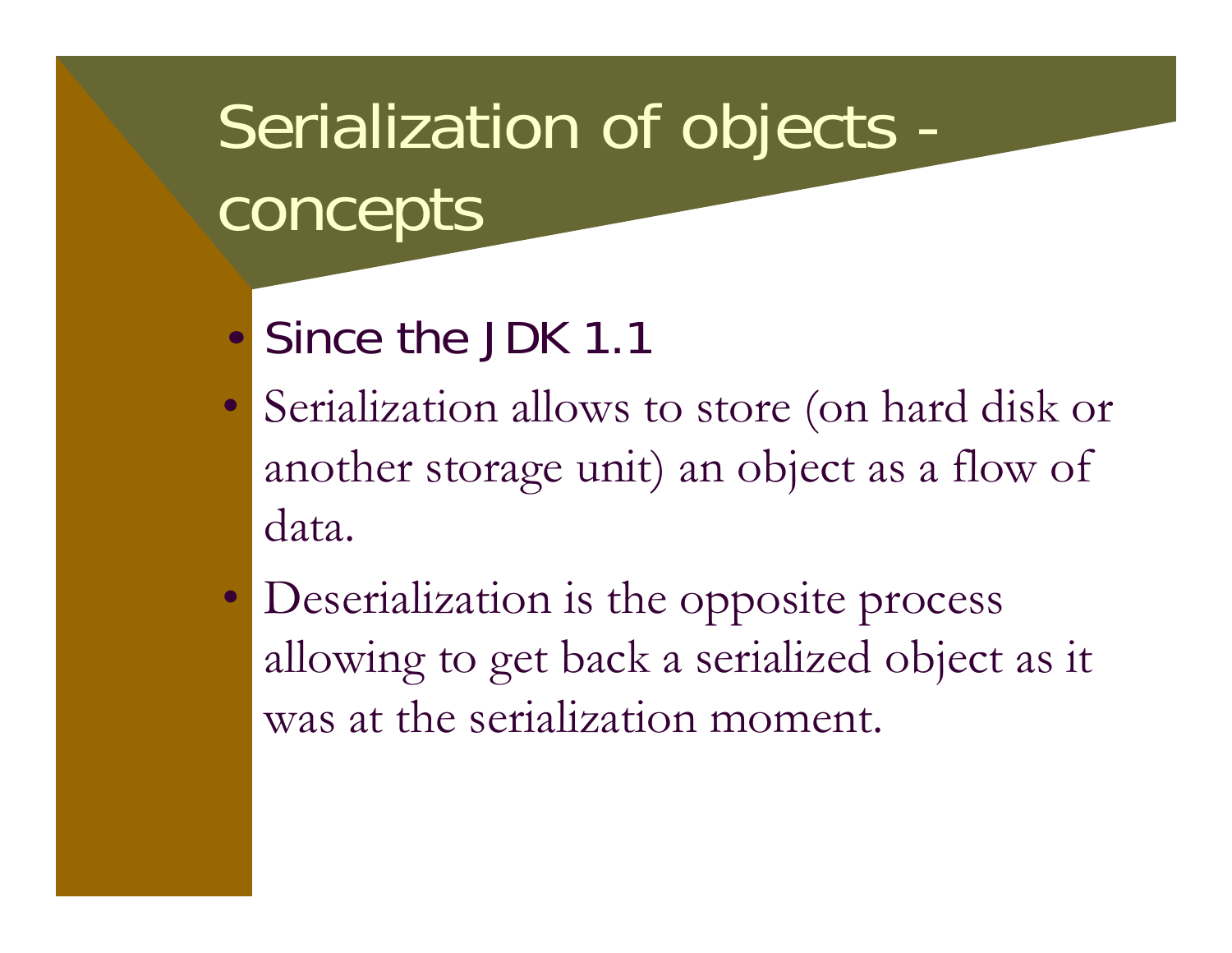# Serialization of objects concepts

- • Allows :
	- **Hart Common** to store objects on storage units
	- **Hart Common** to transfert objets on the network
	- **Hart Common** to avoid binary format of files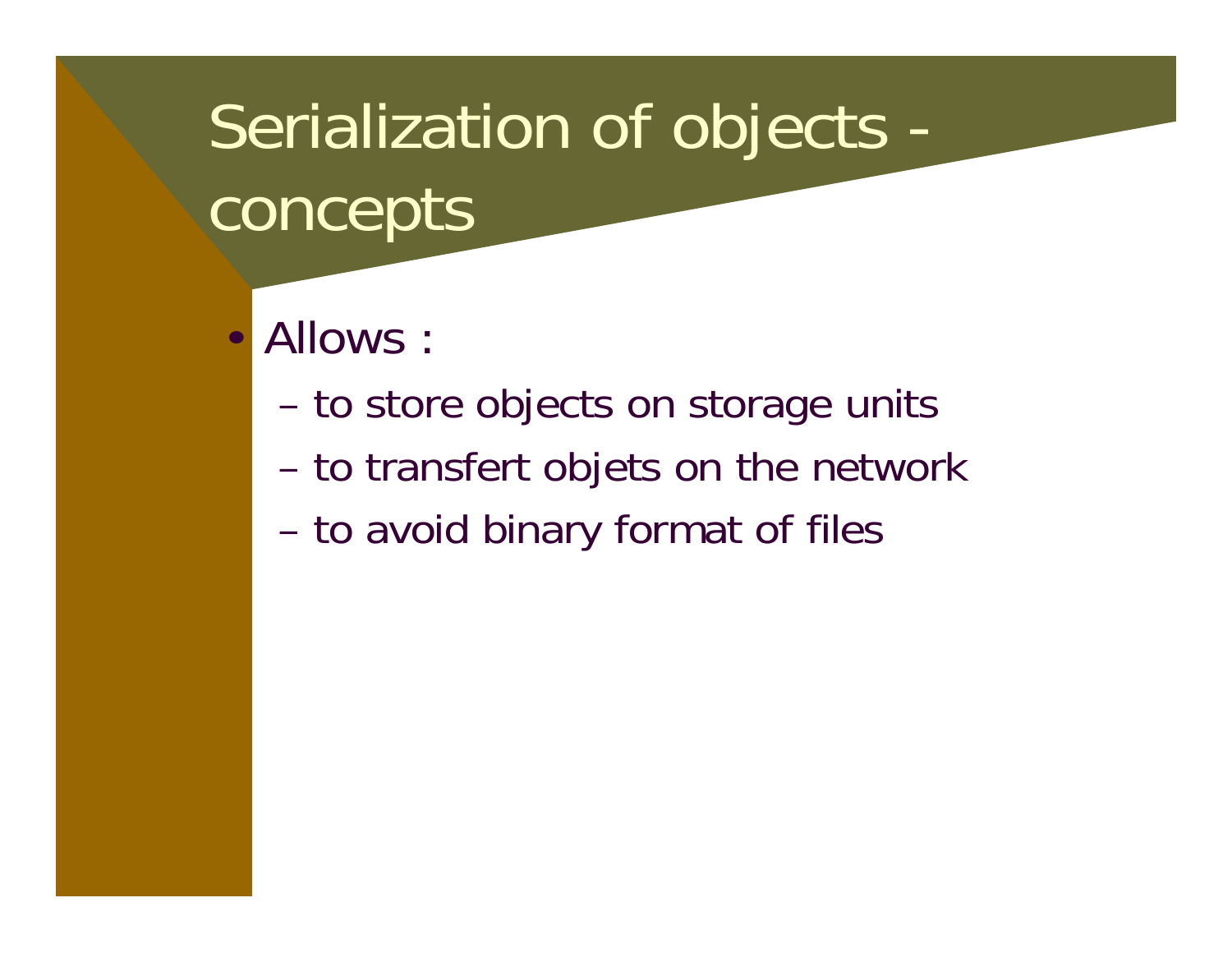# Serialization of objects concepts

- $\bullet$ Store the state of objects
- $\bullet$ Retrieve objects with the same state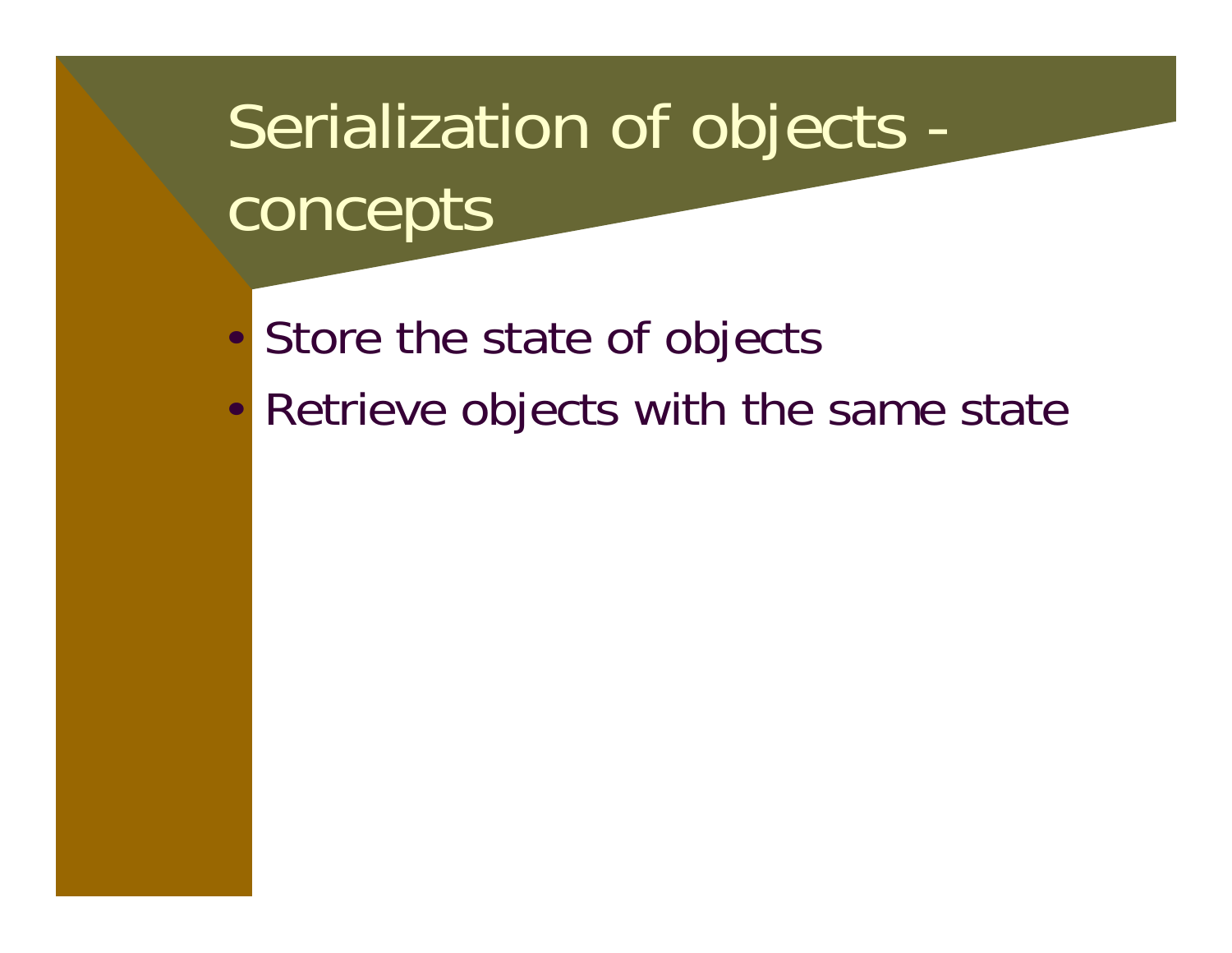# Serialization of objects practical

- •Need to implement the Serializable interface
- $\bullet$  Linked objects also have to be serializables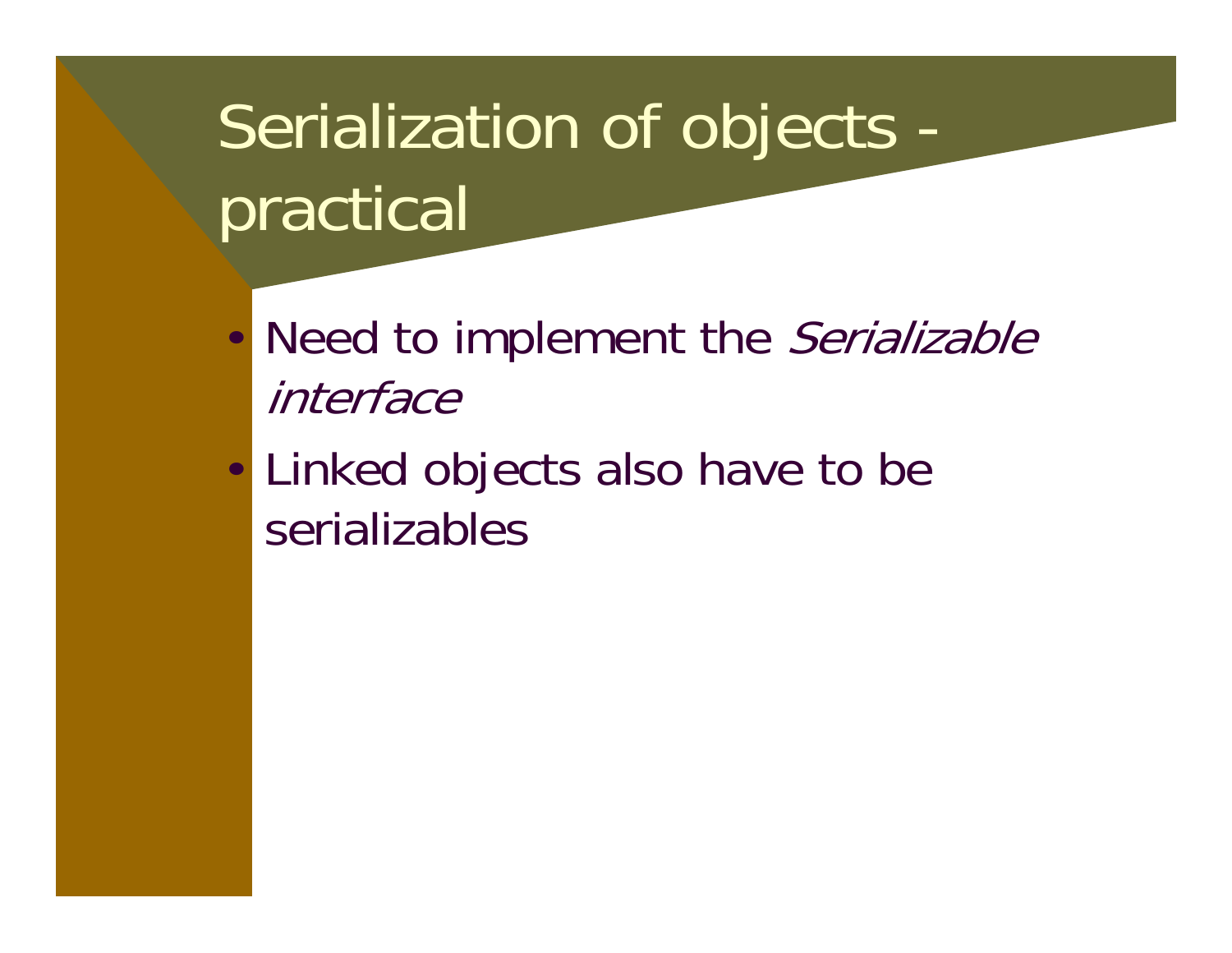## Objects flows

- • Read/Write of objects
	- $\mathcal{L}_{\mathcal{A}}$ ObjectOutputStream
	- $\mathcal{L}_{\mathcal{A}}$ ObjectInputStream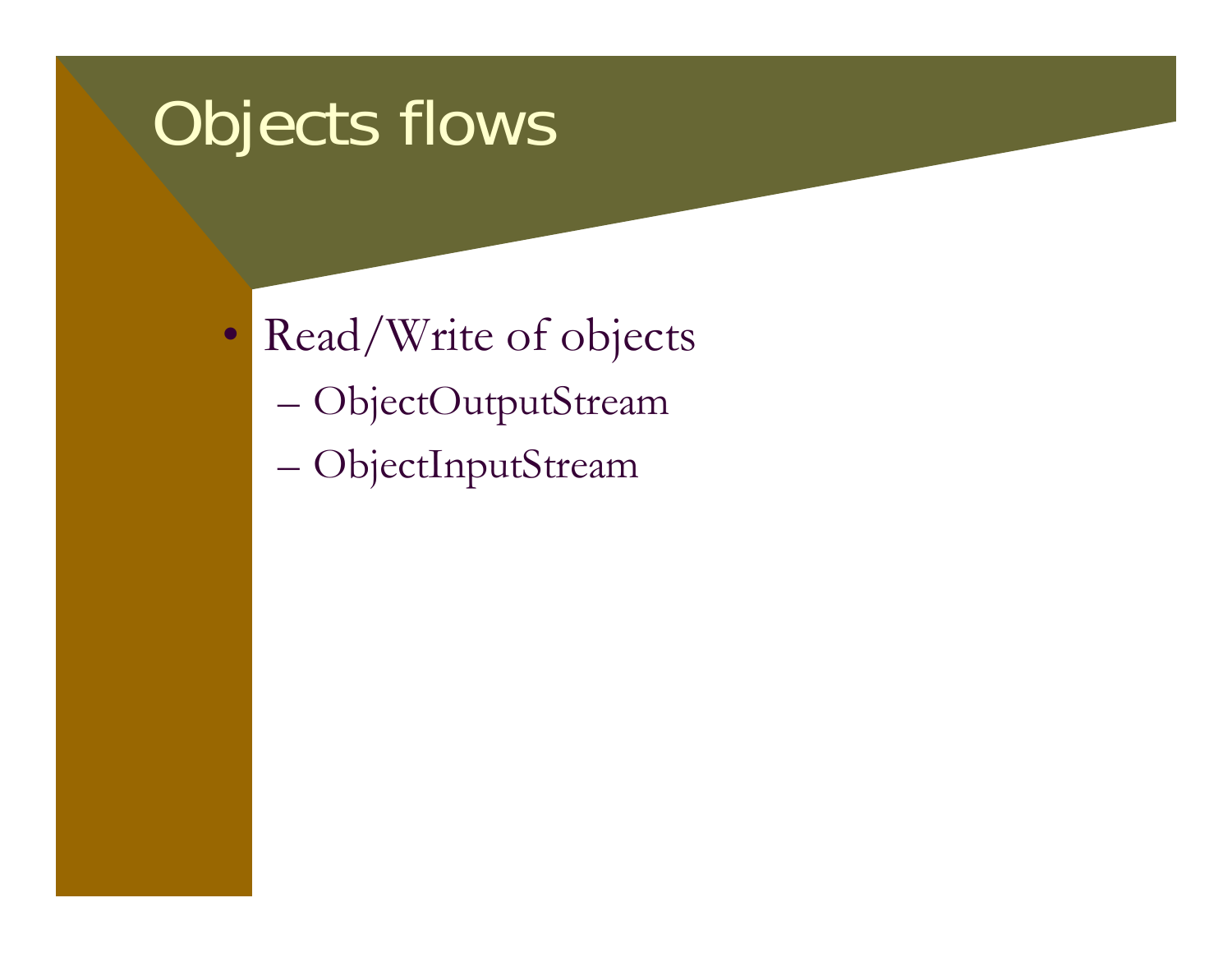### Exemple - write

```
FileOutputStream fout = new
 FileOutputStream(" tmp ") ;
ObjectOutput s = new
 ObjectOutputStream(fout) ;
s.writeObject(" Today ") ;
S.writeObject(new Date()) ;
s.flush() ;
```
Remark : Primitive data are send into the flow using *writeInt*, *writeFloat* (respectively *readInt*, *readFoat*) primitives.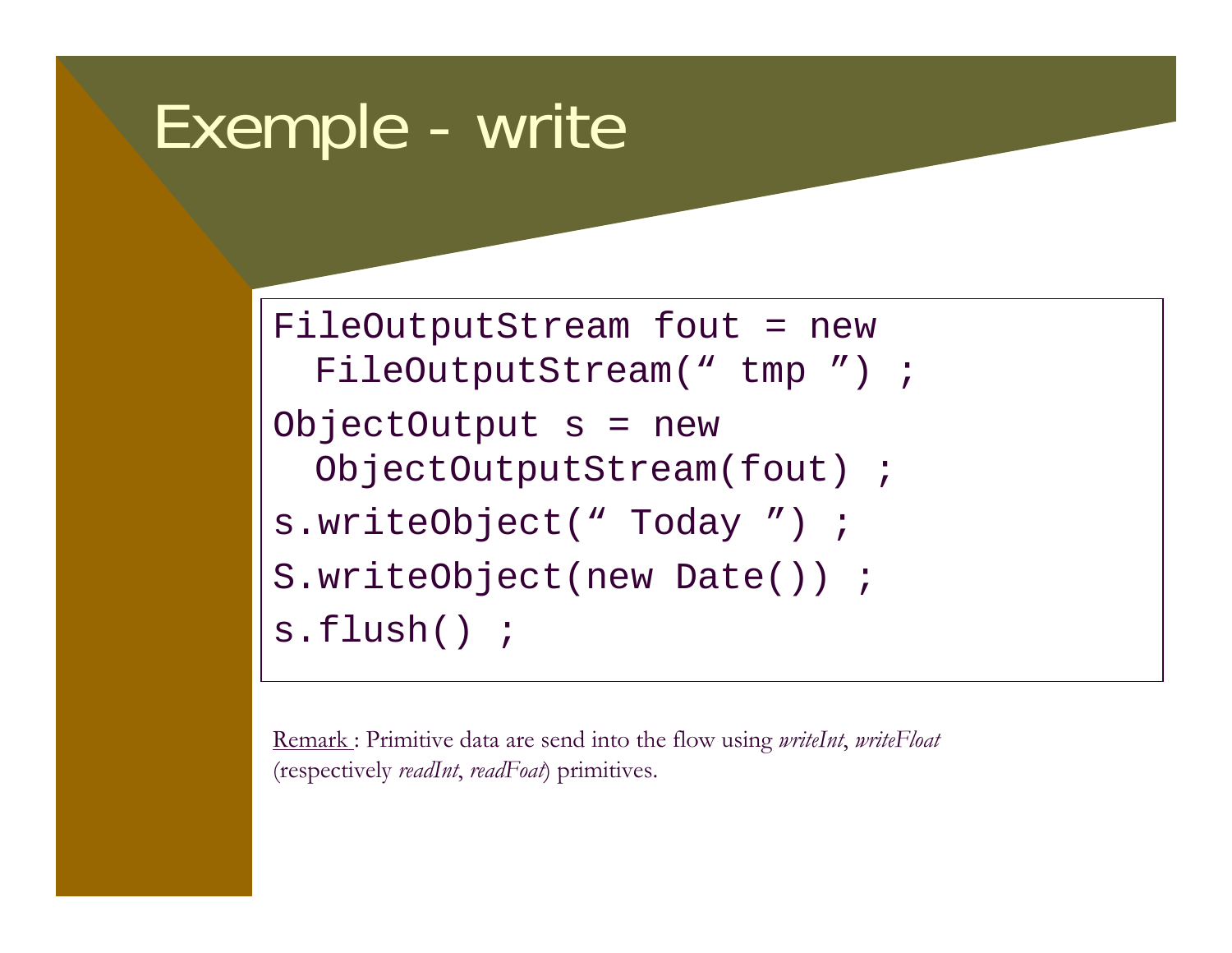### Exemple - read

```
FileInputStream fin = new
 FileInputStream(" tmp ") ;
ObjectInput s = new
 ObjectInputStream(fin) ;
String today = (String)s.readObject();
Date date = (Date)s.readObject() ;
s.flush() ;
```
<u>Remark :</u> We need to read data with the same order as they were writen.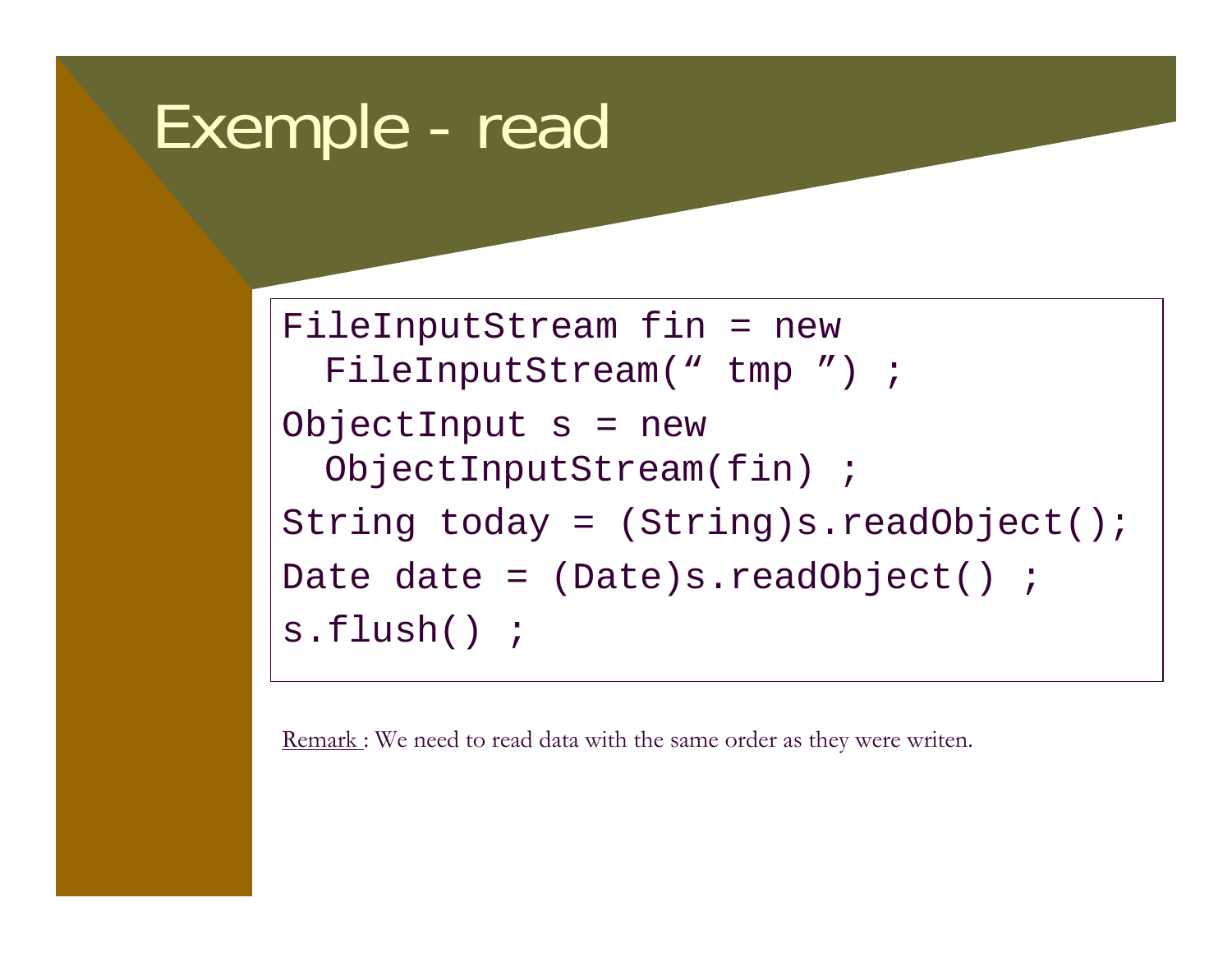## **Security**

 $\bullet$ 

 All fields of an object are serialized, including those into the *private* section.

- Security problem if we do not want to store these information
- Solution
	- Each critical attribute needs to be identified before with the keyword : *transcient*.
	- Rewrite (overwrite) methods *writeObjet*() and *readObject*() in order to they record/read only desired data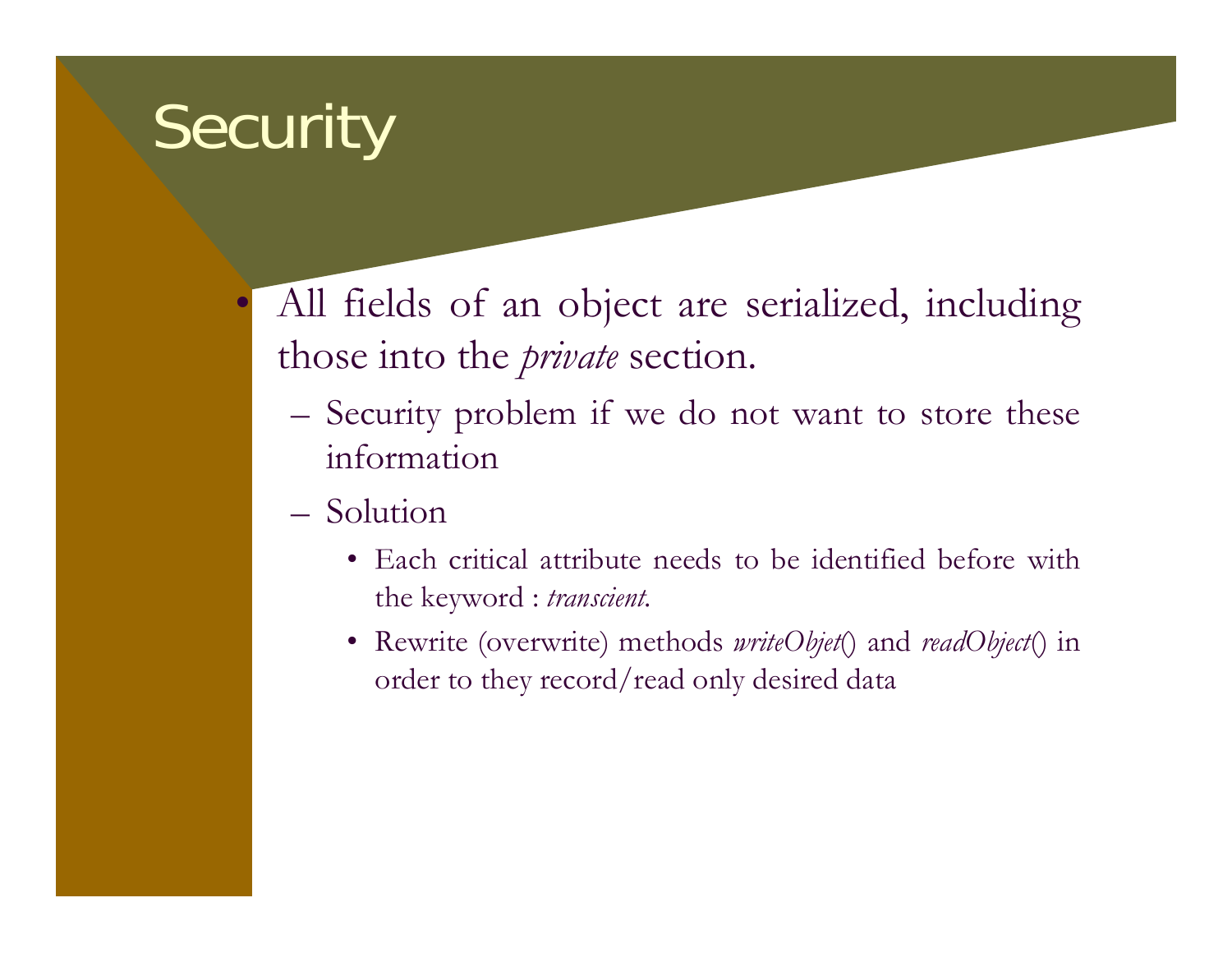## package java.net.\*

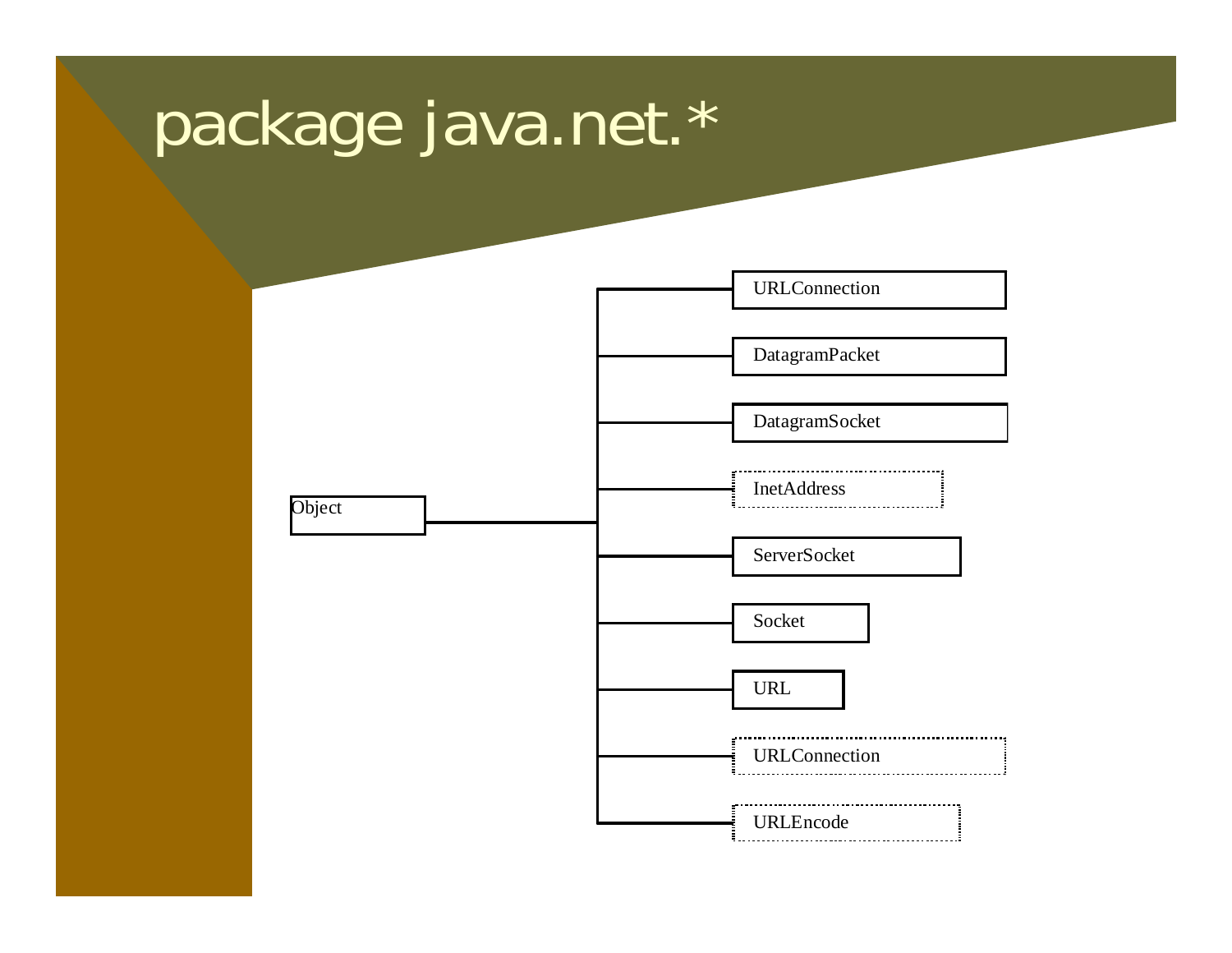## Class URL

- $\bullet$  Access to a machine on Internet using an URL *(Uniform Resource Locator*), made of :
- $\bullet$ *protocole* : http://
- $\bullet$ *host* : iparla.iutbayonne.univ-pau.fr
- $\bullet$ *port* : 1547
- $\bullet$ *path* : ~mgrinfo2/pub/index.html

Complete URL : *http://iparla.iutbayonne.univ-pau.fr :1547/~mgrinfo2/pub/index.html*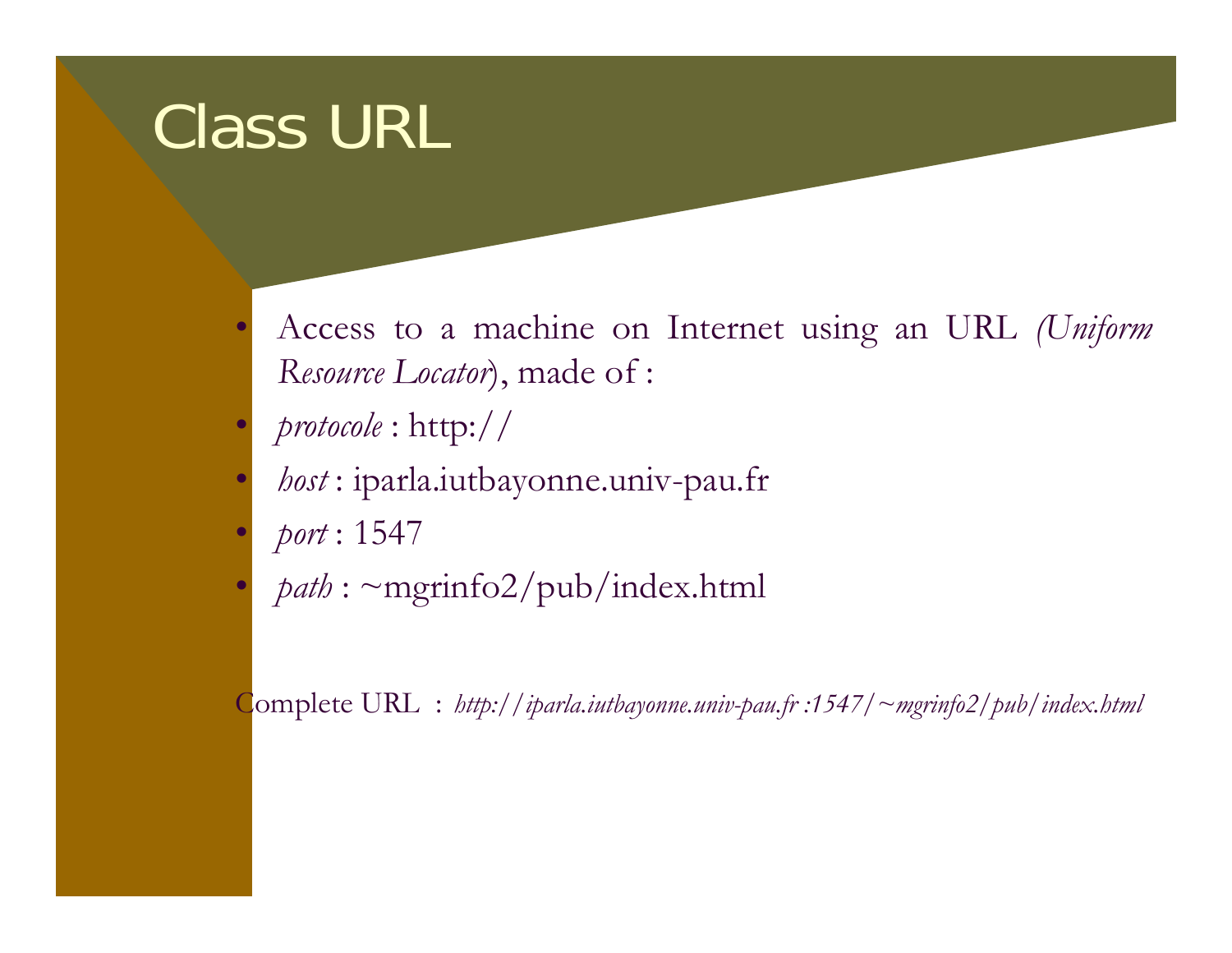## Class URL : main methods

#### $\bullet$ Main methods of the class URL are :

- *URL(String url)* : create an object using the string parameter (exception *MalformedURLException*).
- *URL(String, String, String)* : protocol , host, path of the resource.
- *String toString()* : return the URL as a strings.
- *String getHost()*: return the name of the host linked to this URL.
- *String getProtocol()* : return le protocol of this URL.
- *String getPort()* : return the number of the associate port.
- *InputStream openStream()* : realize the connection to the URL previously instantiated. An *InputStream* object is returned and permits to retrieve information specified into the URL. If the connection fails, the exception *IOException* is raised.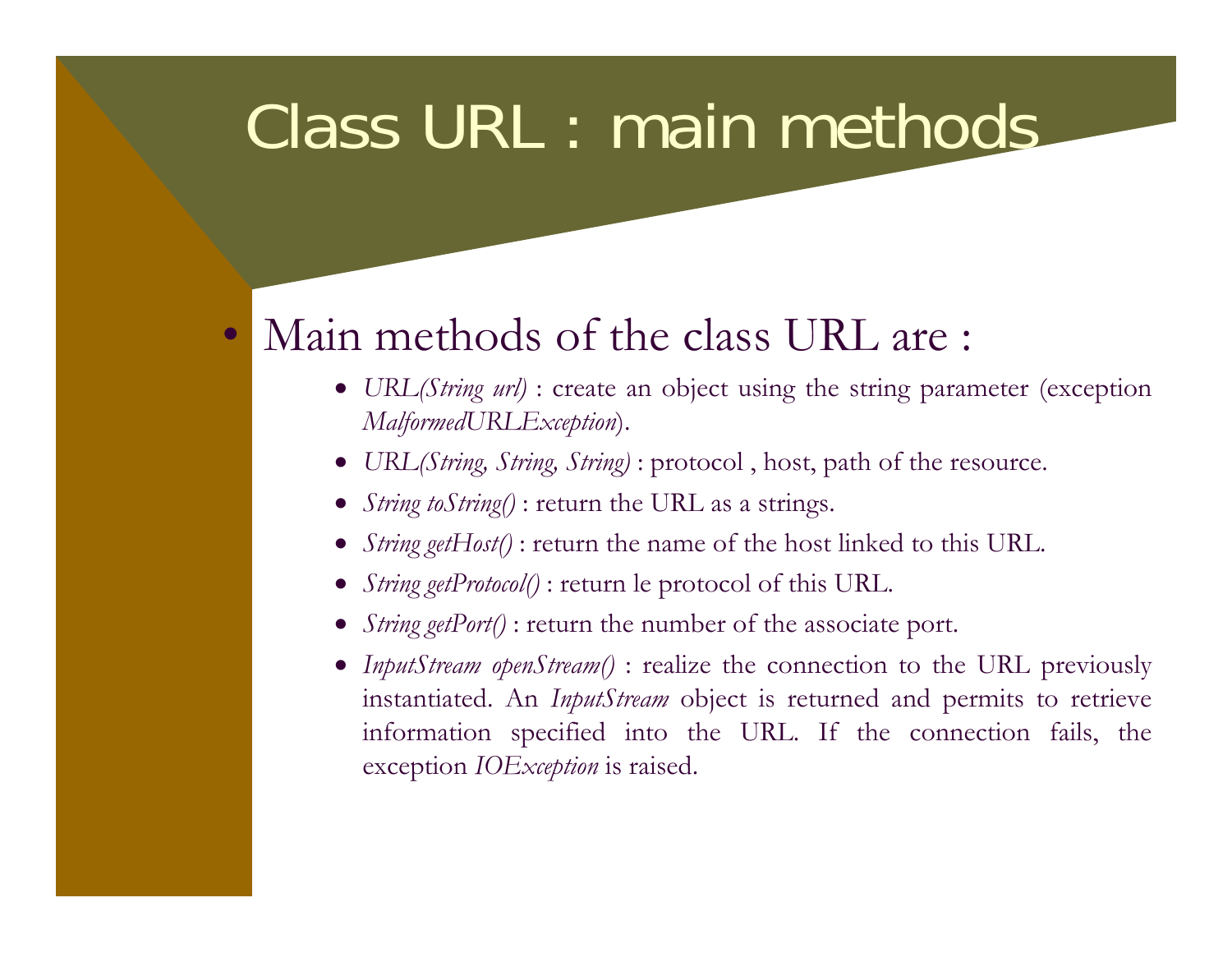## Class Socket (client)

```
String urlServeur = new 
  String(" www.iutbayonne.univ-
 pau.fr ");
```

```
int portSocketServeur = 1547;
```

```
Socket socketClient (urlServeur,
 portSocketServeur);
```
Remark : Notice that the *bind* does not have to be done. It is automatic if the port number if given with the URL.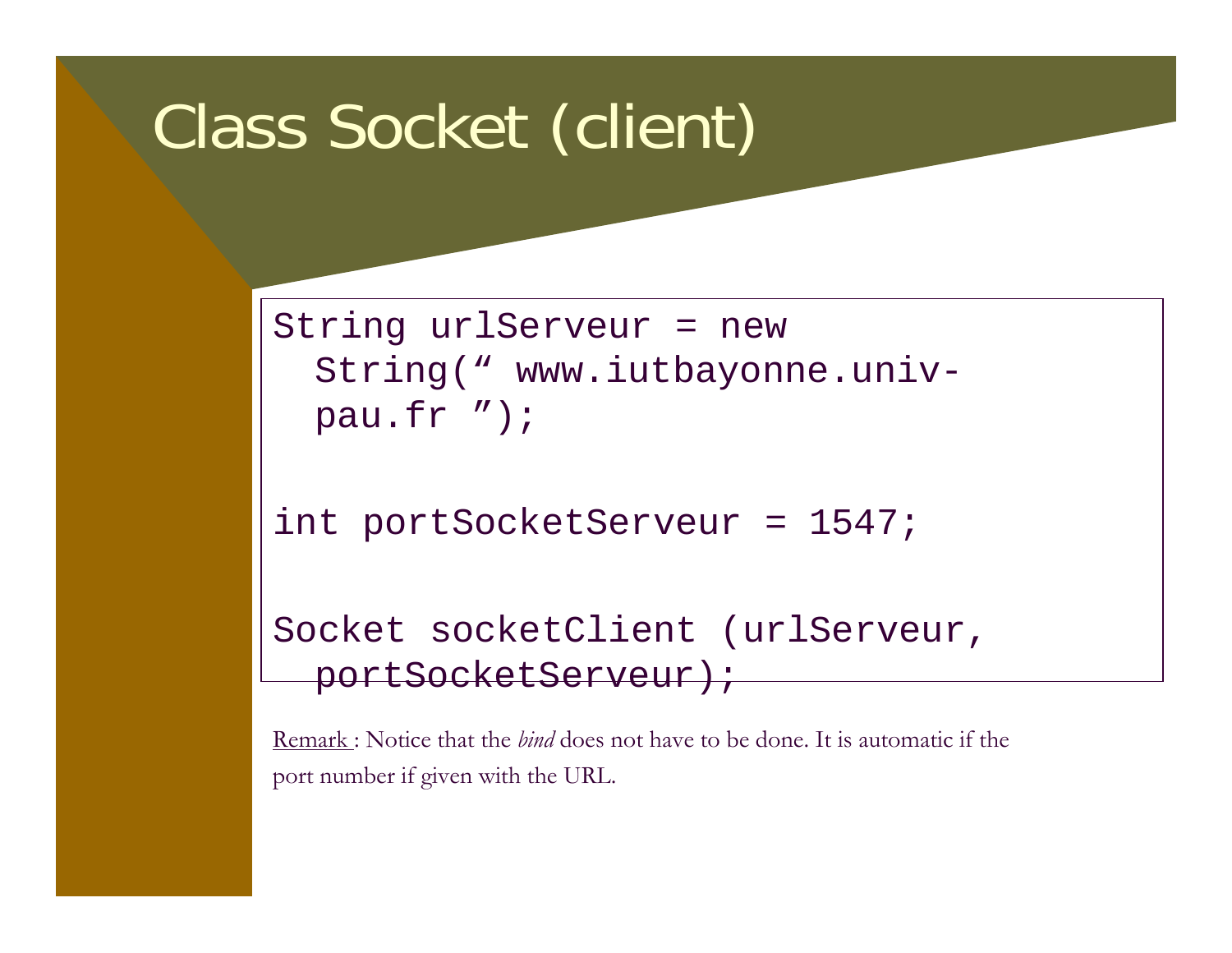#### Class Socket : main methods

- • *Socket(String host, int port)* : Create a flow on the socket and connect it to the host machine on the given port.
- •*void close()* : close the socket.
- $\bullet$ *void connect(SocketAddress endpoint)* : Connects the socket to the server.
- • *void connect(SocketAddress endpoint, int timeout)* : Connects the socket to the server with a specific timeout.
- •*InetAddress getInetAddress()* : Return the address onto is connected the socket.
- •*InputStream getInputStream()* : Return an input stream for the socket.
- $\bullet$  *InetAddress getLocalAddress()* : Return the local address onto which is connected the socket.
- $\bullet$ *int getLocalPort()*: Return the local port onto which is connected the socket.
- •*OutputStream getOutputStream()* : Return an output stream for the socket.
- •*int getPort()* : Return the number of the port onto which is connected the socket. *boolean isConnected()* : Return the state of the connection of the socket.
- •*void shutdownInput()* : Close the input stream of the socket.
- $\bullet$ *void shutdownOutput()* : Close the output stream of the socket.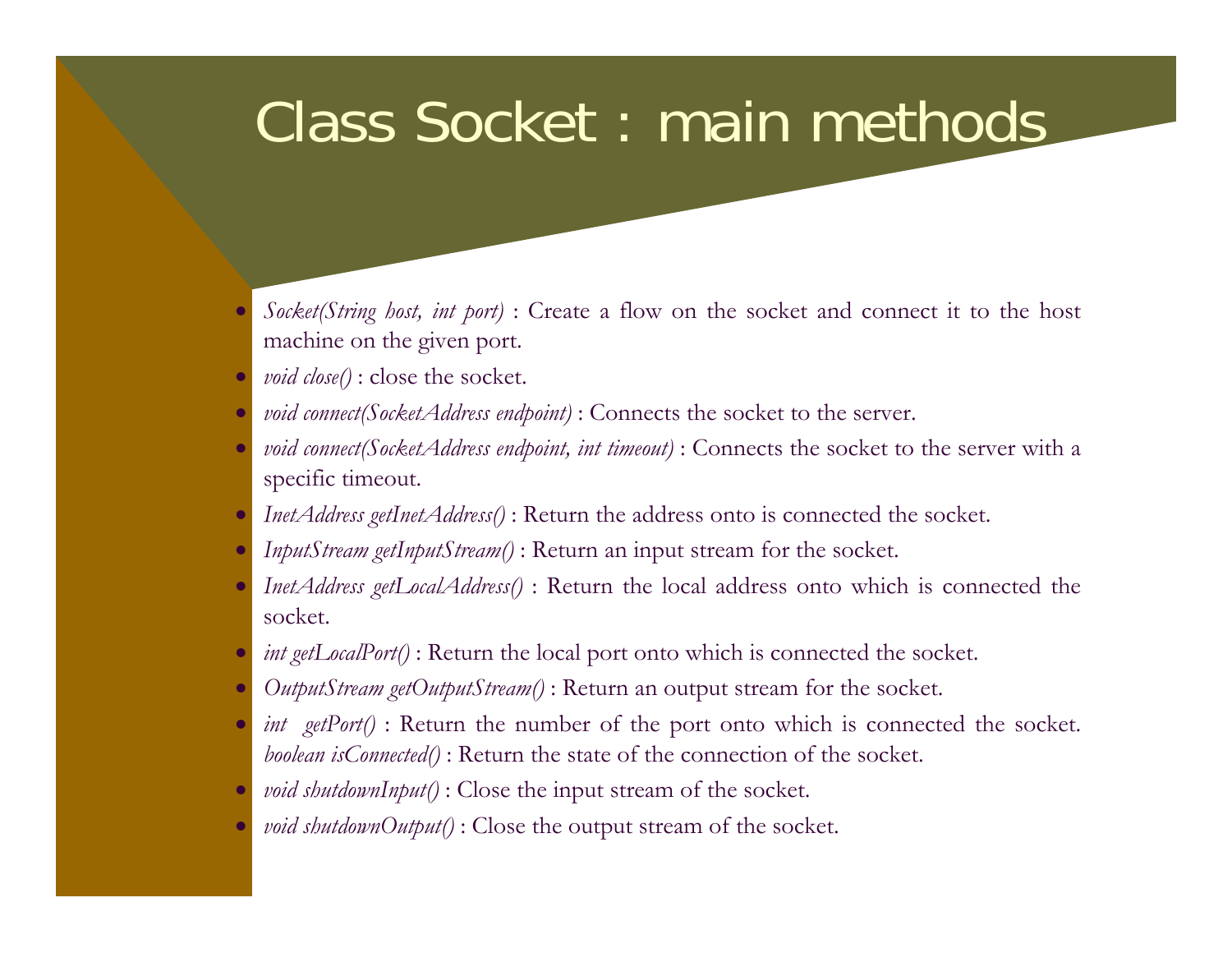### Class ServerSocket

int portEcoute =1547; ServerSocket ss = new ServerSocket(portEcoute);

while (true) { Socket SocketTravail = ss.accept(); …}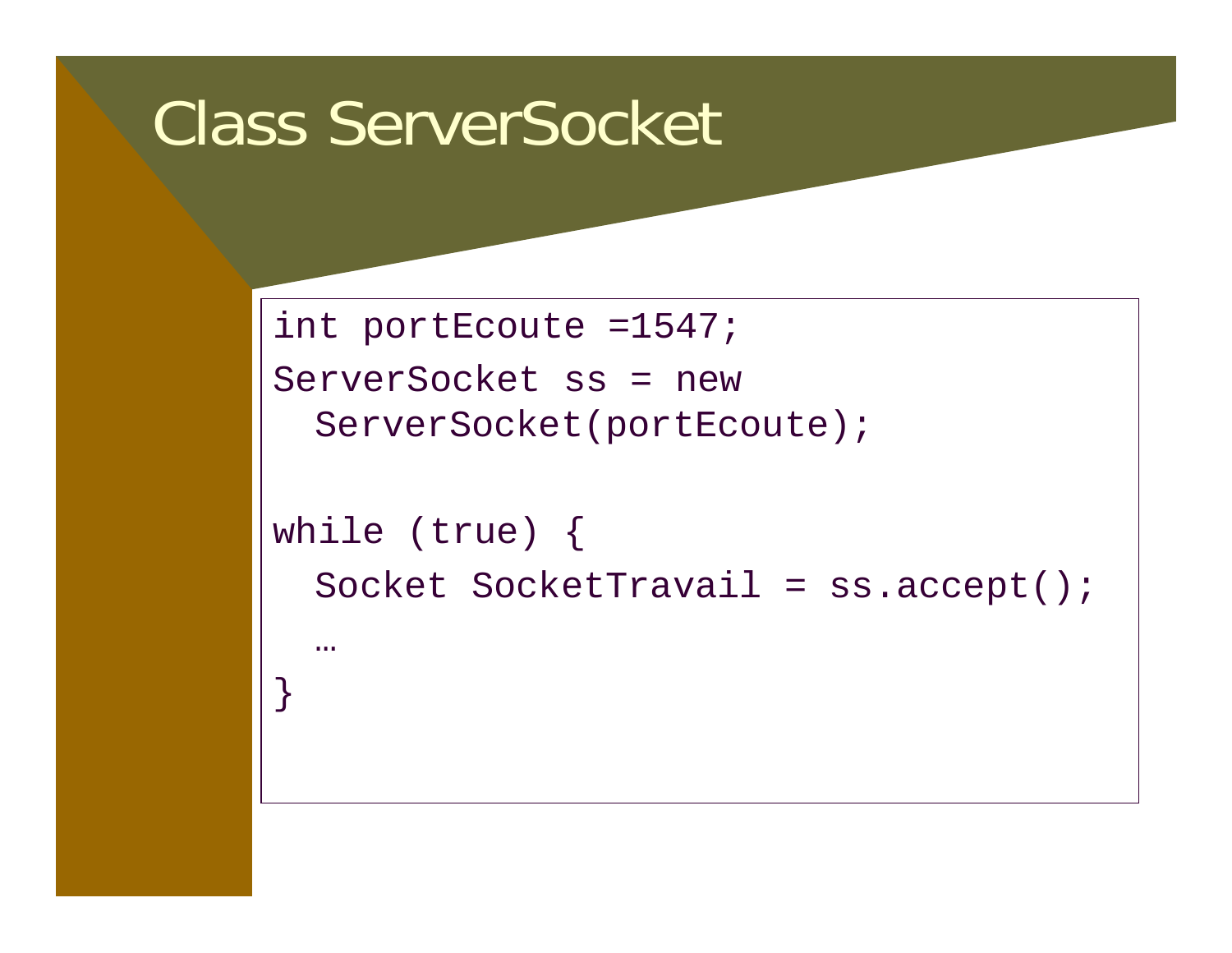#### Class ServerSocket : main methods

- $\bullet$ *ServerSocket(int port)* : Create a server socket with a specific port.
- $\bullet$  *Socket accept()* : The server socket is switch on accept mode listening for a connection and doing automaticaly the *accept*.
- $\bullet$ *void close()* : close the server socket..
- $\bullet$  *InetAddress getInetAddress()* : return the local address of the server corresponding to the server socket.
- $\bullet$ *int getLocalPort()* : return the number of the port of the server socket.
- $\bullet$ *boolean isClosed()* : return the state of the server socket.
- $\bullet$ *void Close()* : close the server socket.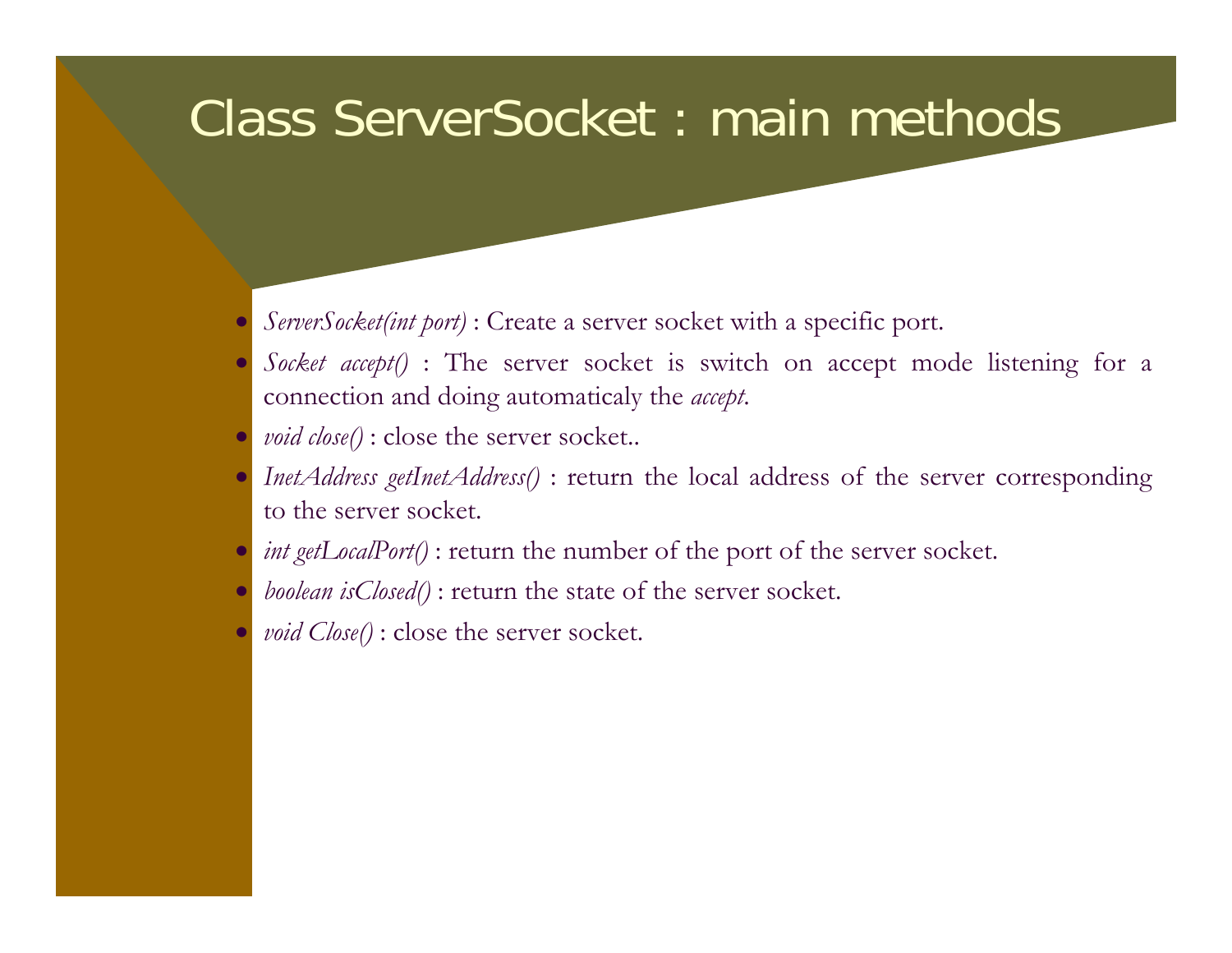## JAVA - RMI

- •RMI : Remote Method Invocation
- •Goal: allows to invoke distant object using RPC (Remote Procedure Call).

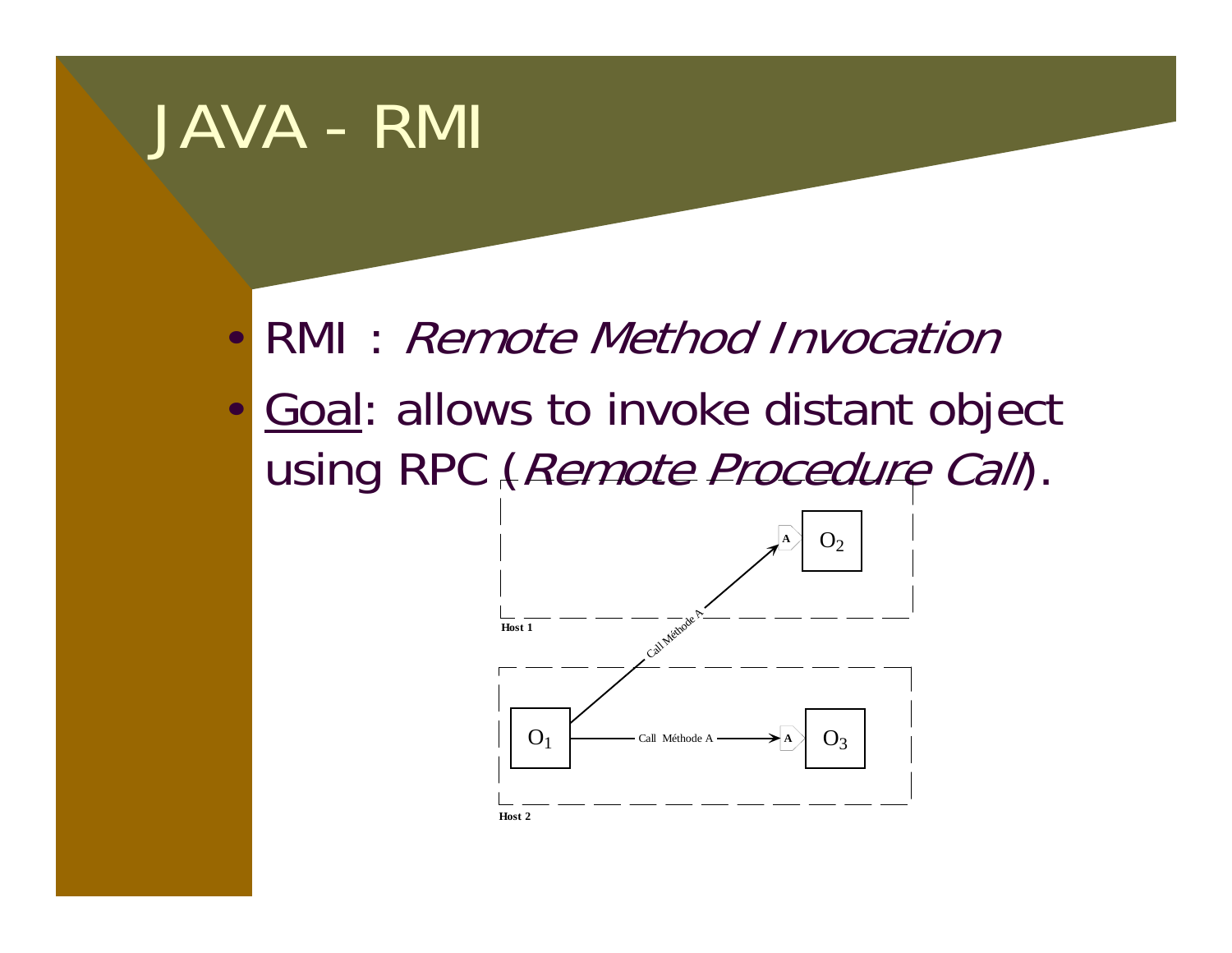## RMI

#### •With an ideal world, we could :

- **Hart Common**  invoke a method of a distant object (DO) as it was local
	- DO.method()
- **Hart Common**  use a distant object even if we do not know where it is
	- DO = Service.search(« object A »);
- Send/Receive distant objects
	- DO1 = OLocal.method(OD2)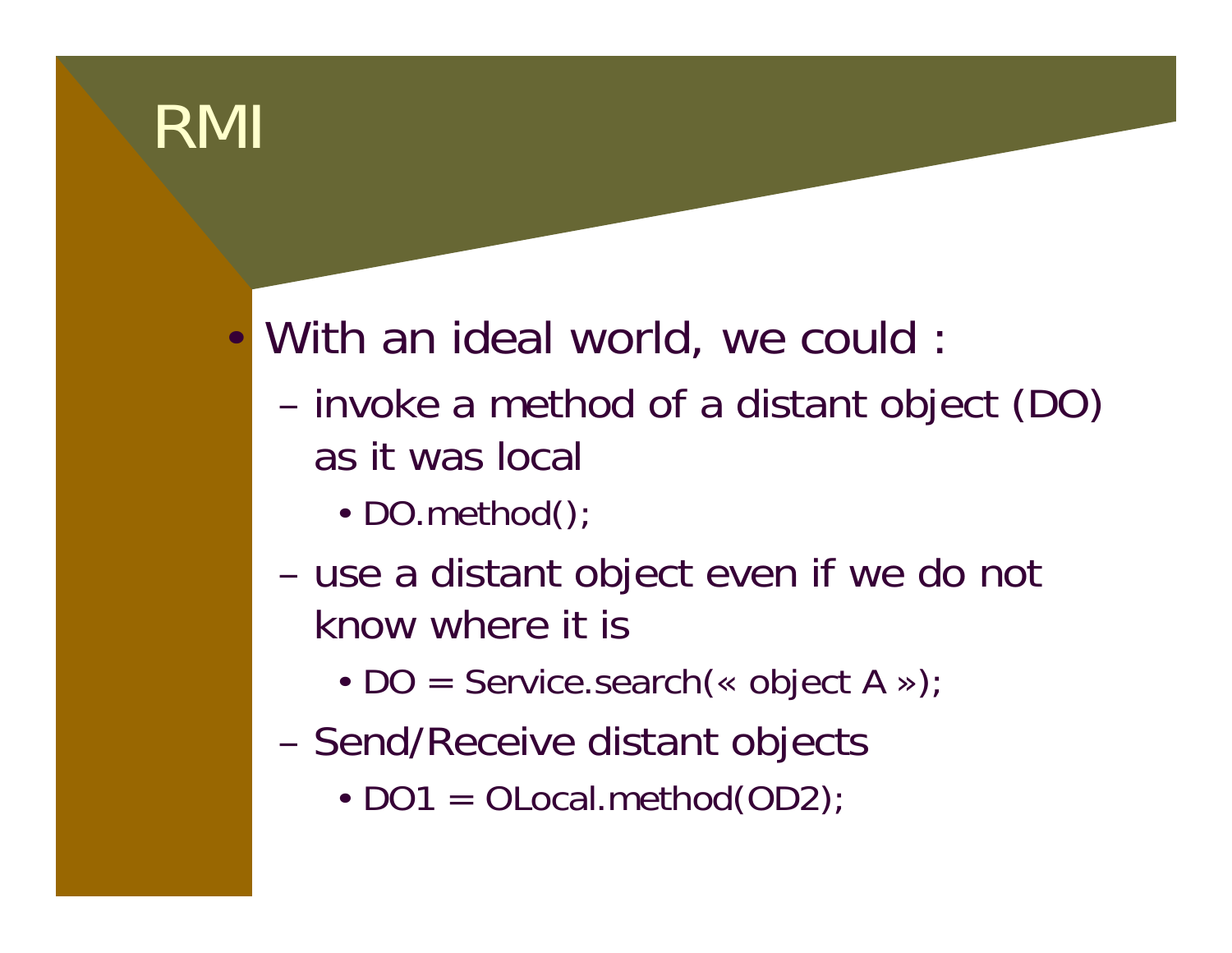## RMI do it !

- •Core API since the JDK 1.1
- • This mechanism is comparable with CORBA, not free but with more interoperability.
- • Allows to call Java objects executed in distinct/distant virtual machines
- Use *socket* mechanism.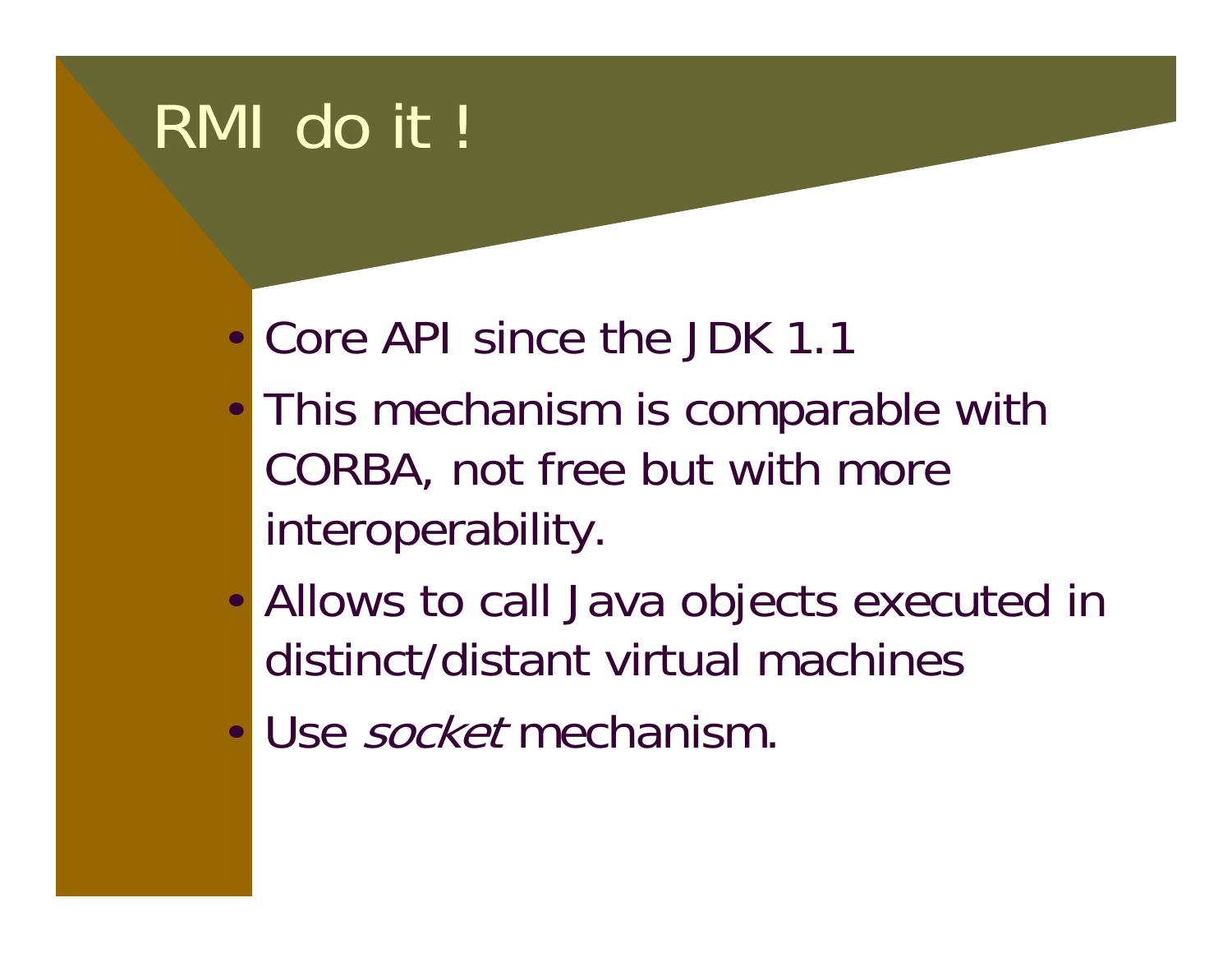### RMI : Distants Objects

- •A distant object (server) is described with one or several interfaces.
	- An interface describes available distant methods (may be not all methods)
- •Is manipulated as a local object.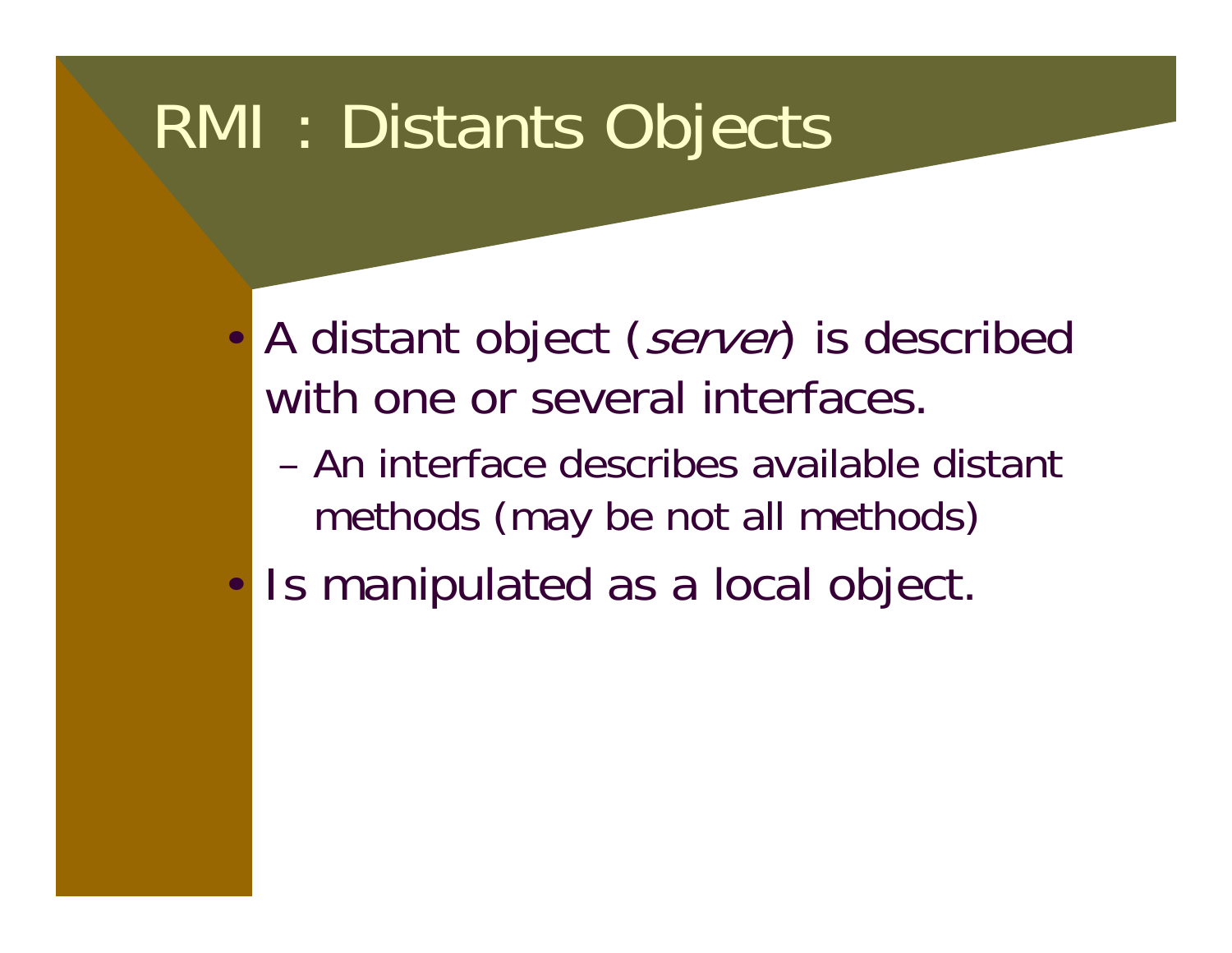## RMI : Distant Objects

- $\bullet$  Parameters are ALWAYS copies and not references.
	- The class must be *serializable*
	- **Hart Common** excepted if types are primitive.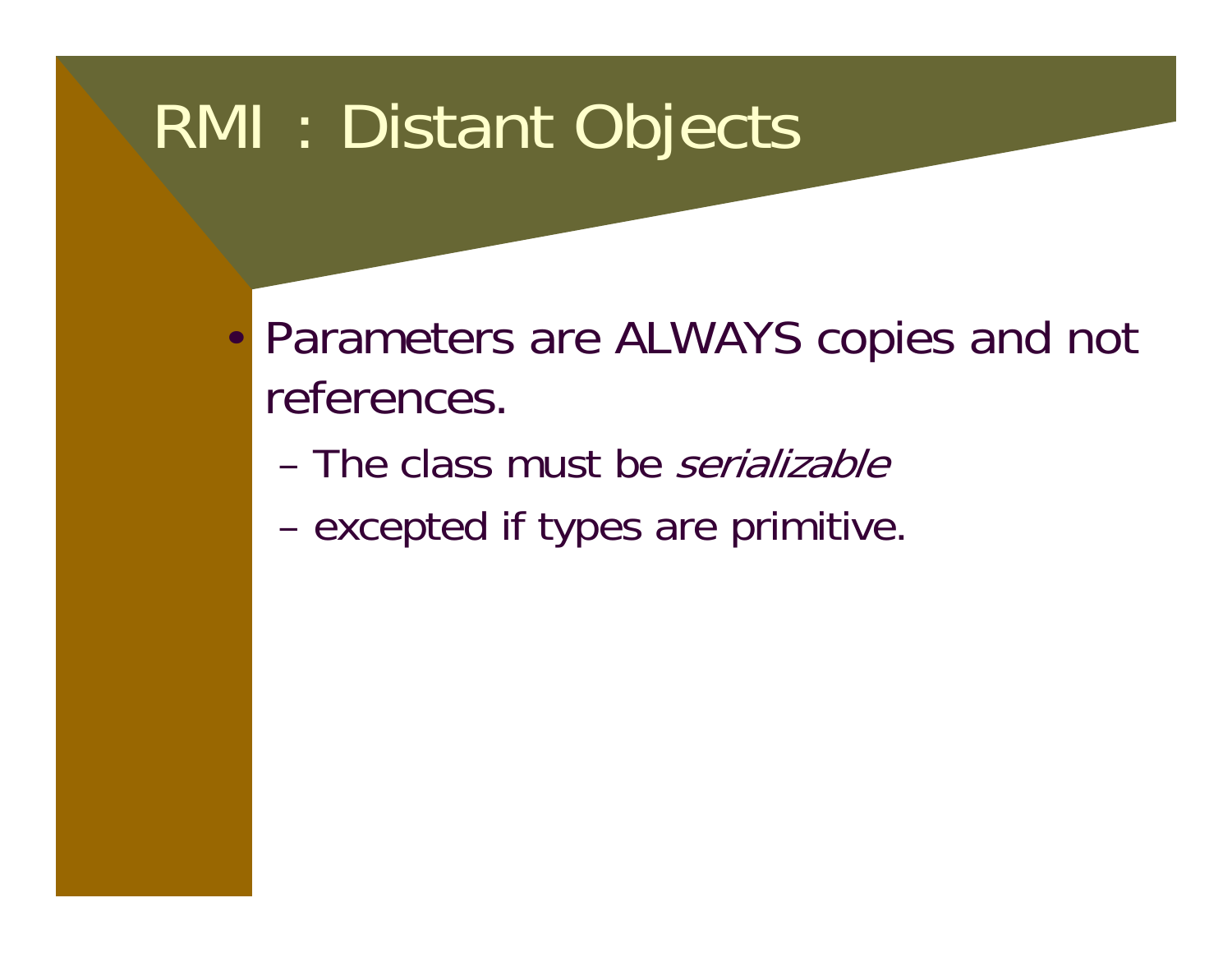## RMI : Distant Objects

•

•

- Client objects does not interact directly with the object but use its interface.
	- An interface define names, return types, parameters of available methods. The is its signature.
- A DO must implements the interface : java.rmi.Remote
	- RemoteException management when RPC are done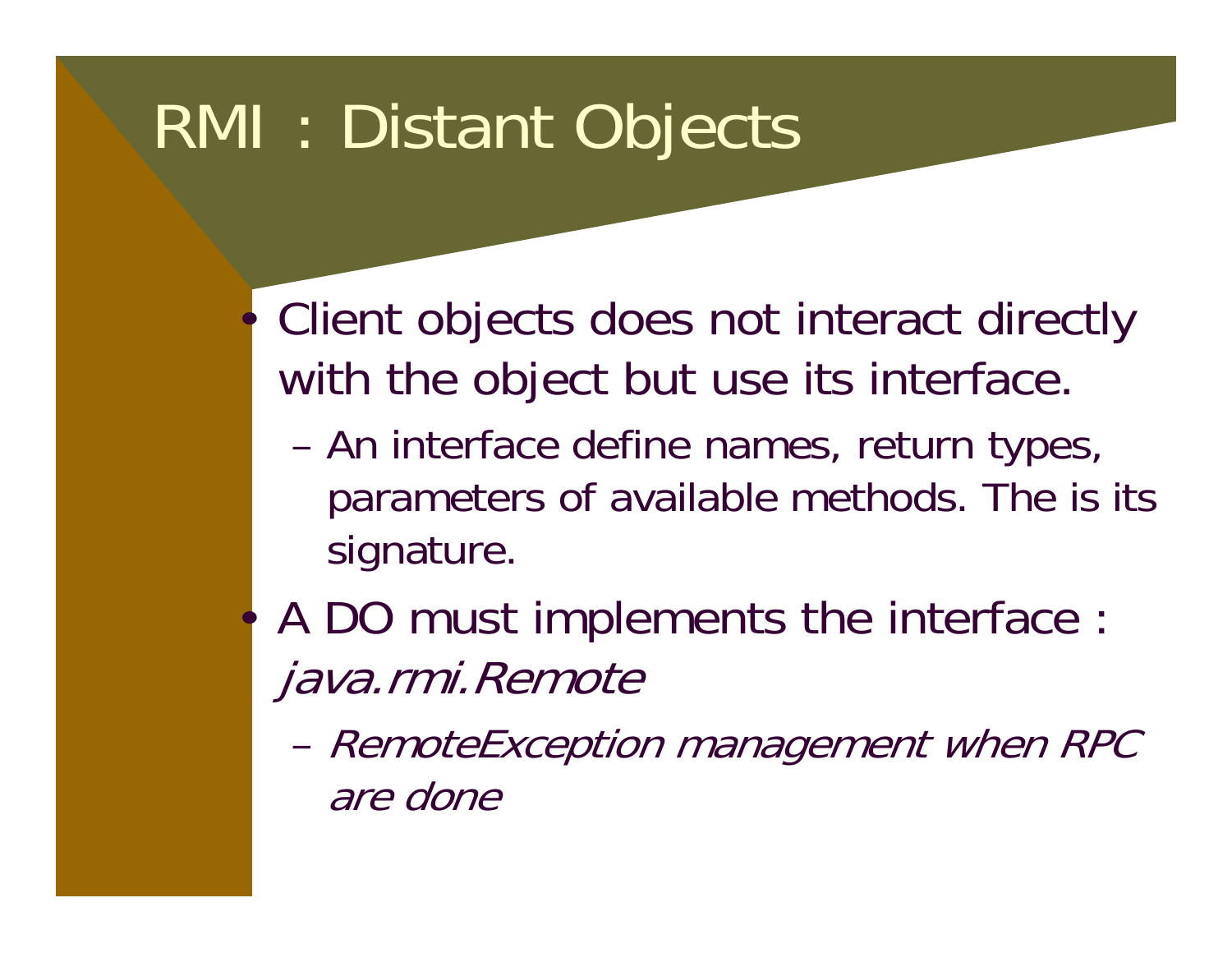## RMI : Stubs/Skeletons

#### •Stub/Skeleton

- **Hart Common**  programs realizing RPC and doing transtyping parameters if needed (marshalling/demarshalling)
- *rmic* -> Stub/Skeletor

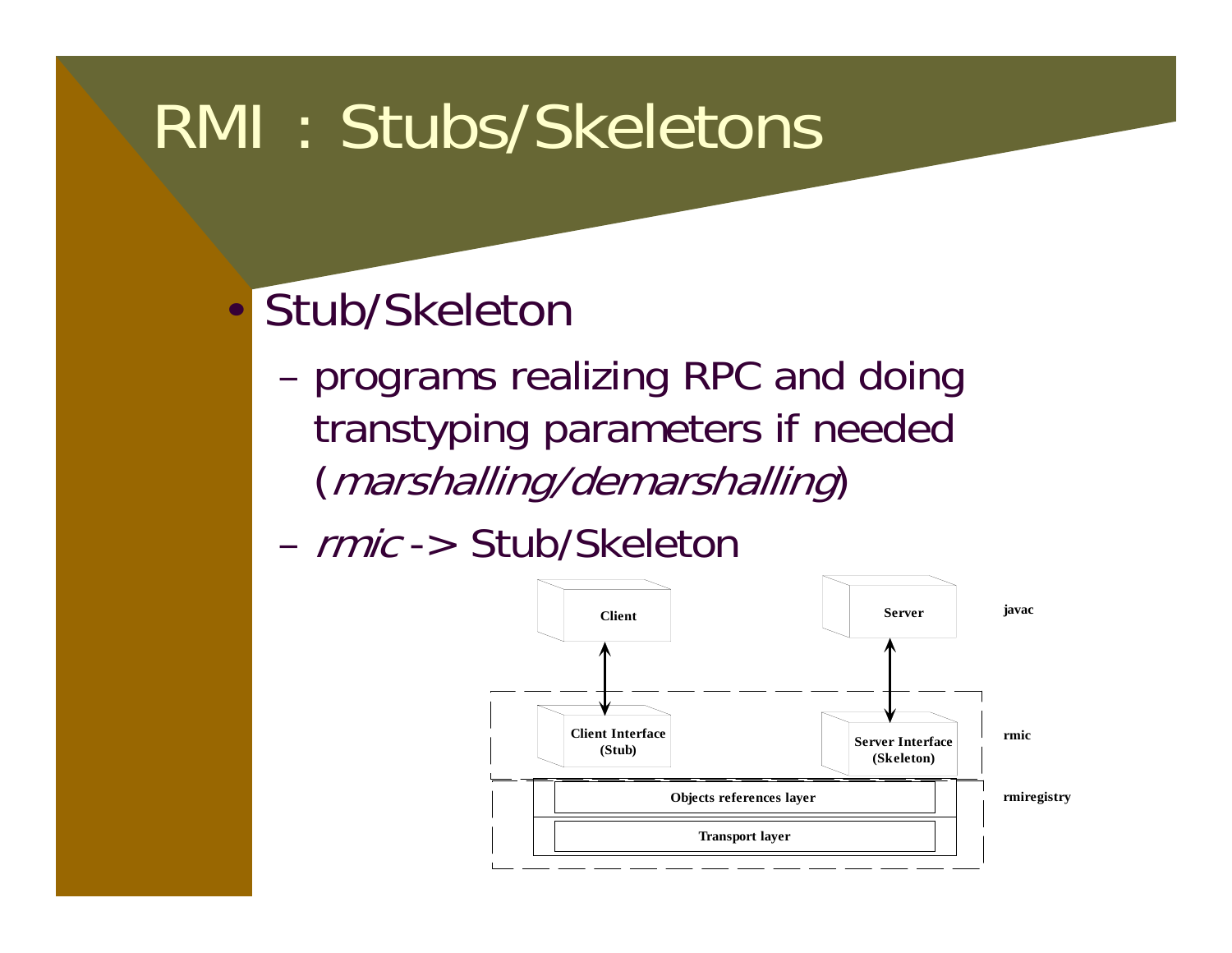## RMI : Stubs/Skeletons

- • Stubs = Local representation of the DO
	- Parameters are « *marshallised »* and are serialized in order to be send to the skeleton
- The skeleton « unmarshallises », call the distant method and return the value the the calling object.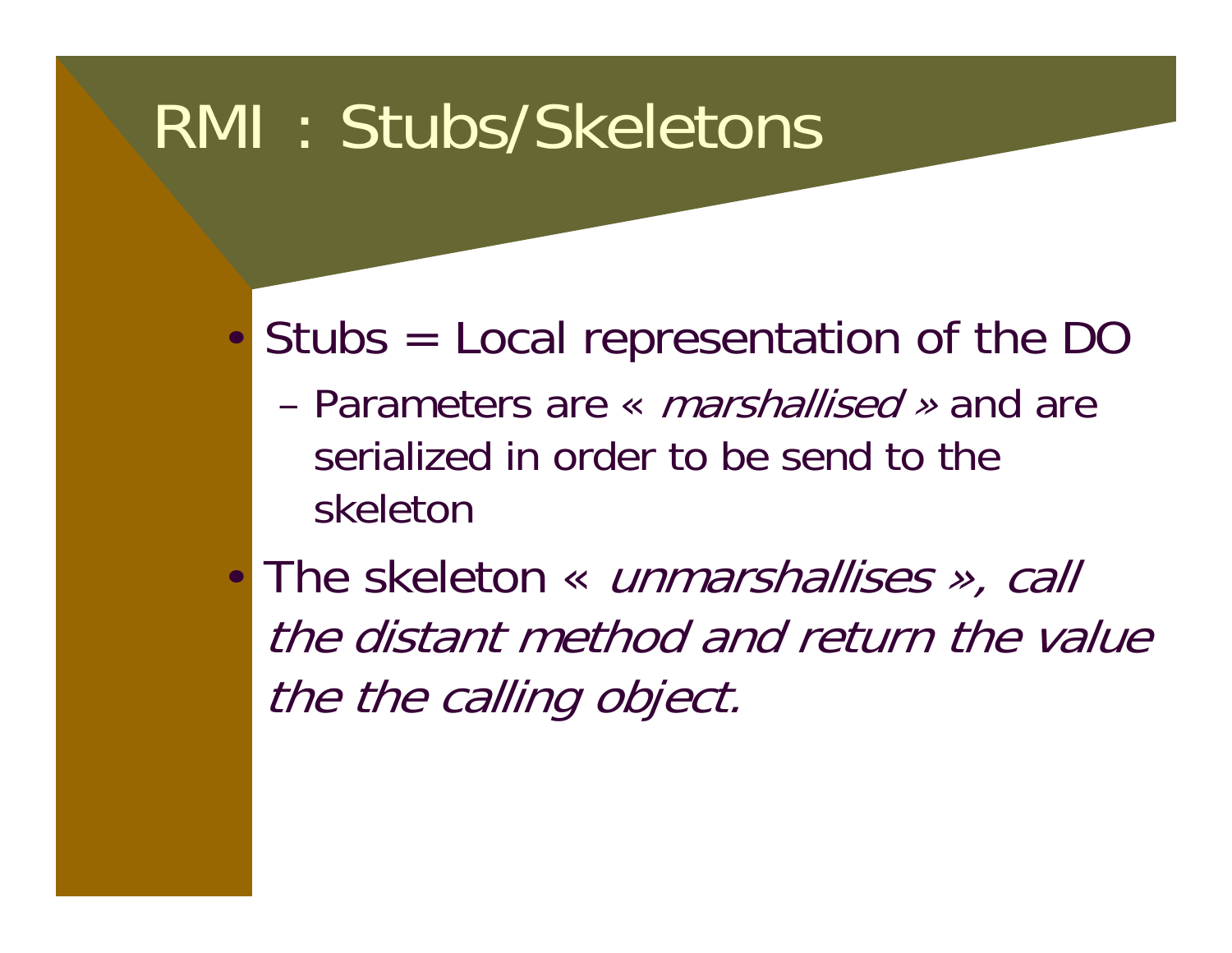## RMI : Object References Layer

- Allows the retrieve the reference to a DO using its local reference (Stub)
- • rmiregister (once per JVM)
	- **Hart Common** directory of DO available.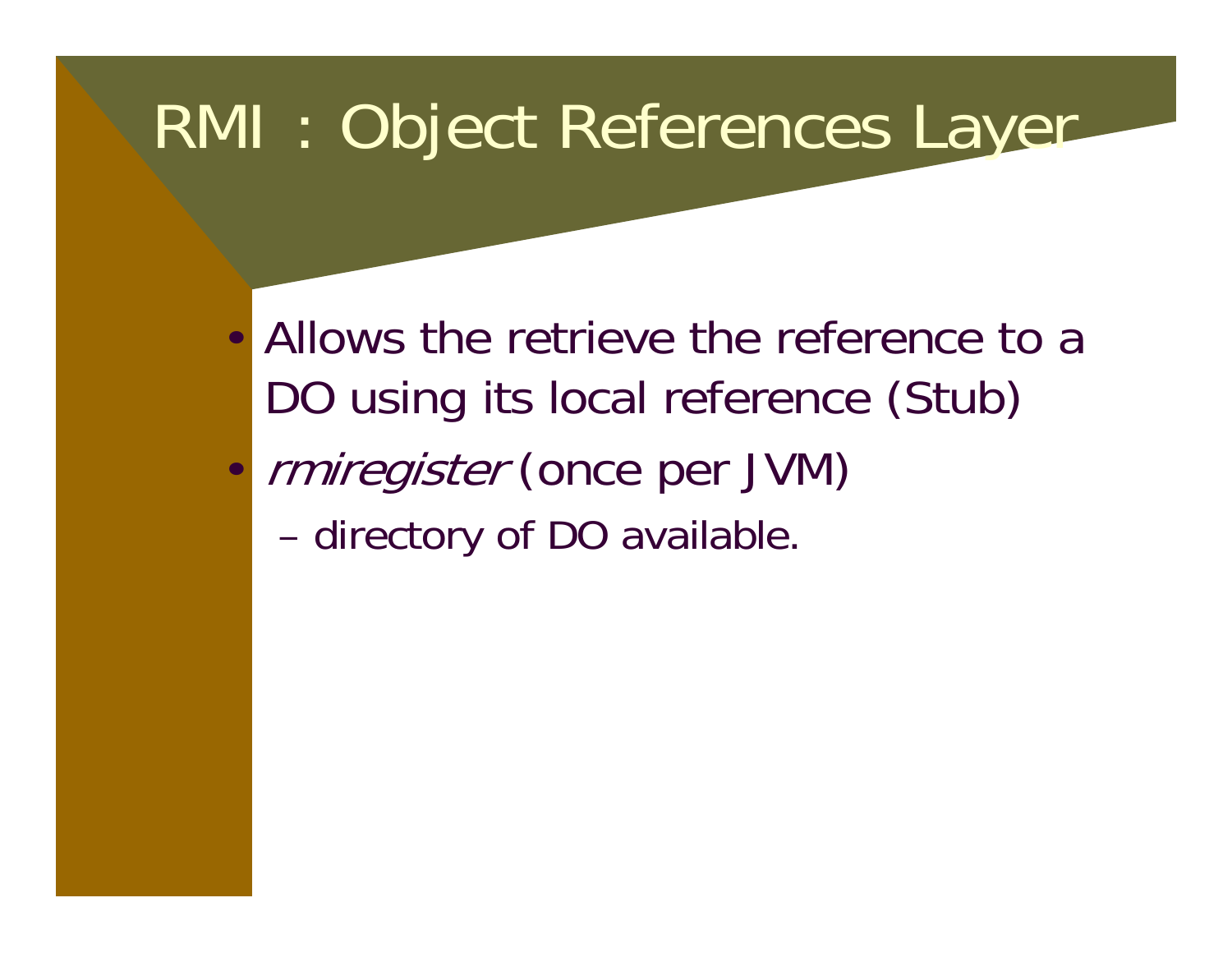## RMI : Transport Layer

- •Connect the two JVM
- Follow connections
- •Listen/Answer to invocations.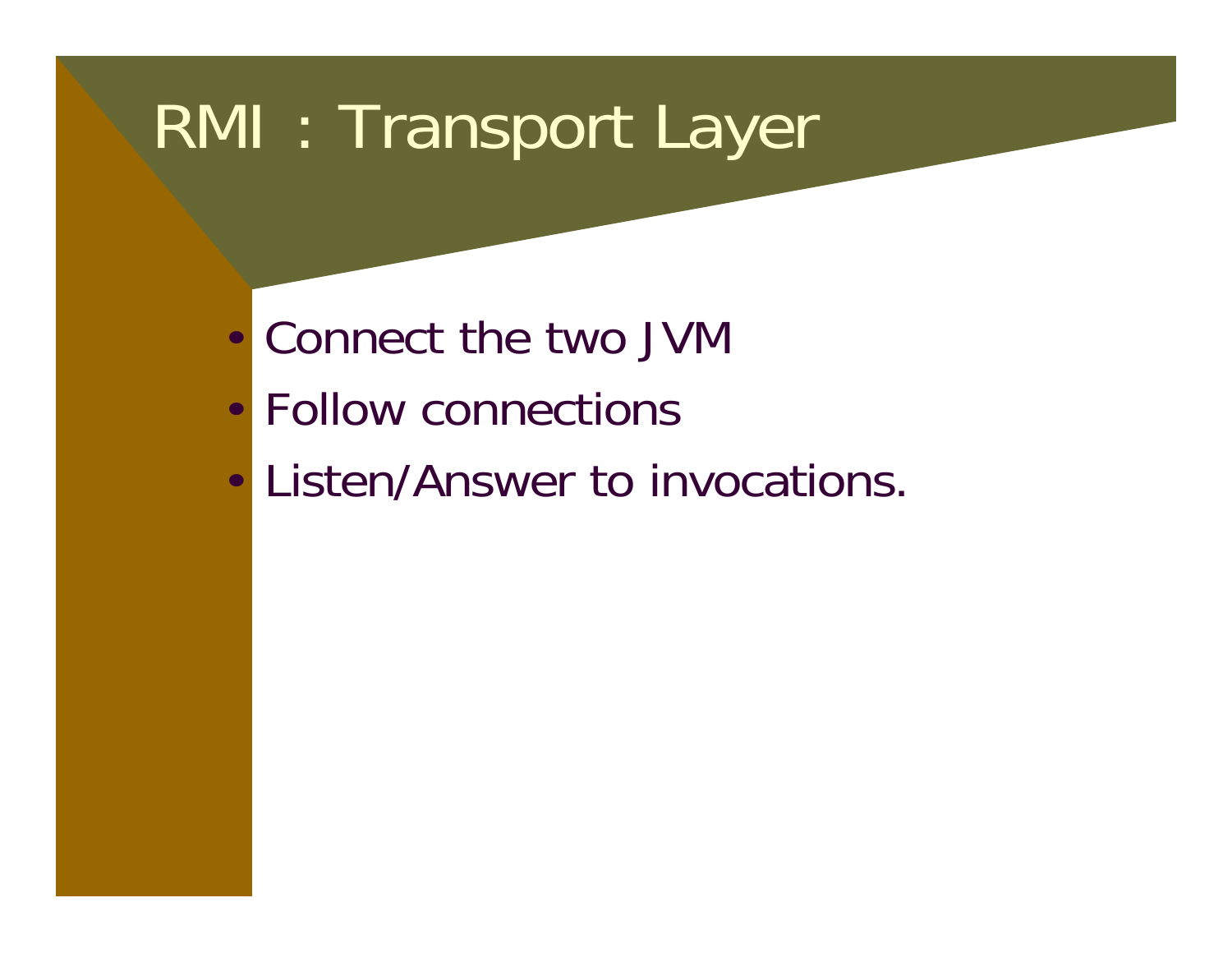}

• Creation of the service interface import java.rmi.\*; public interface Echo extends Remote { public String Echo(String chaine) throws RemoteException;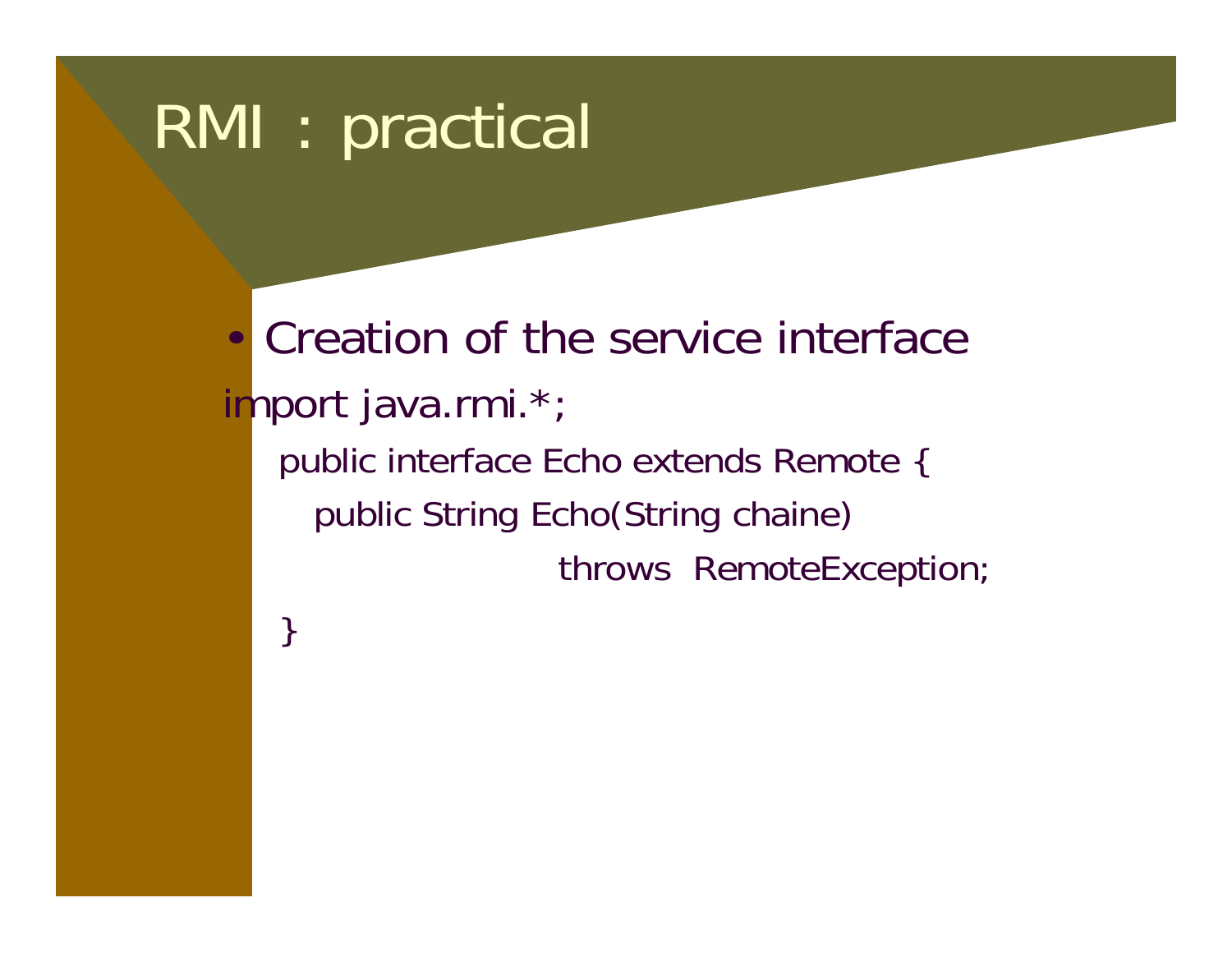ך<br>|

```
• Implementation of the method
import java.rmi.*;
import java.rmi.server.*;
public class EchoImpl extends UnicastRemoteObject implements Echo { 
   public EchoImpl(String nameService) throws RemoteException {
        super();
        try {
          Naming.rebind(nameService,this);
         } catch(Exception e) {
            System.out.println("Error rebind- "+e);
           } 
   } 
public String Echo (String chaine) throws RemoteException { return 
   "Echo : " + chaine; }
```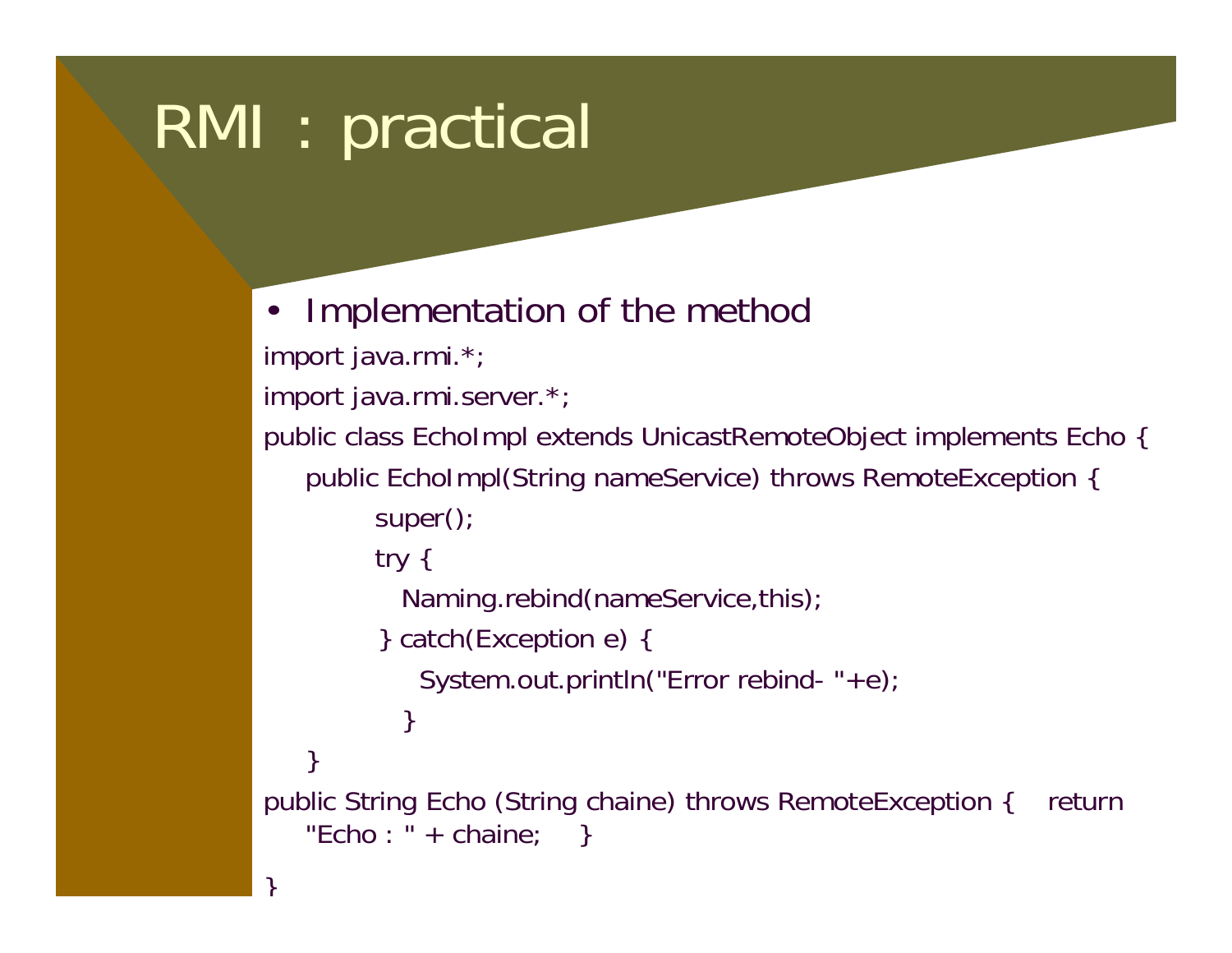•

}

 Implementation of the server, declaration of theserviceimport java.rmi.\*; import java.rmi.server.\*; public class AppliServer { public static void main(String args[]) { try { System.setSecurityManager(new RMISecurityManager()); EchoImpl od = new EchoImpl("Echo"); } catch(Exception e) { System.out.println("Erreur server : "+e.getMessage()); } }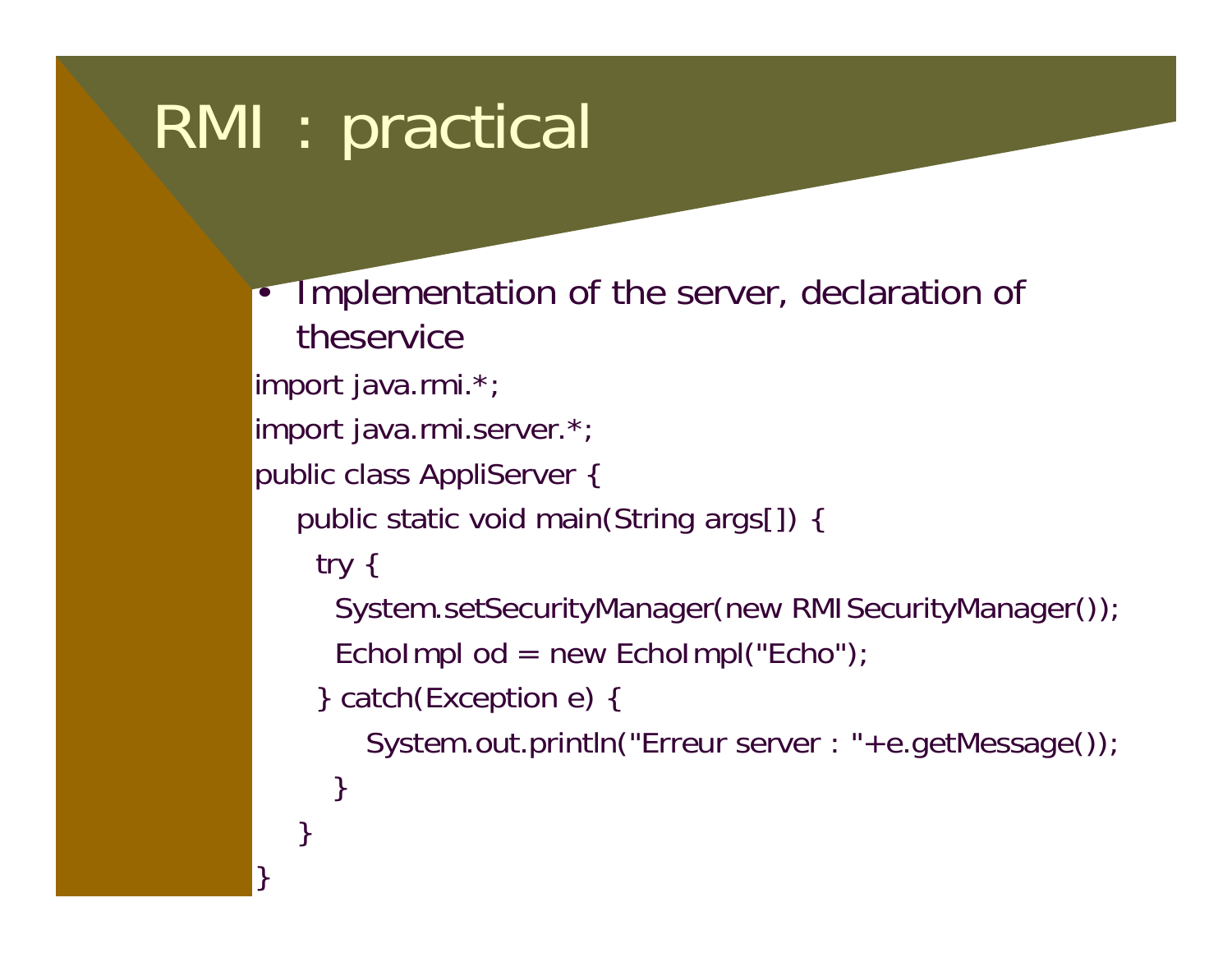•Let 's compile all !

- **Hart Common** – javac Echo.java
- **Hart Common** – javac EchoImpl.java
- **Hart Common** – javac AppliServer.java
- • stubs/skeletons creation (after compilation)
	- **Hart Common** rmic EchoImpl

-> EchoImpl\_Stub.class and EchoImpl\_Skel.class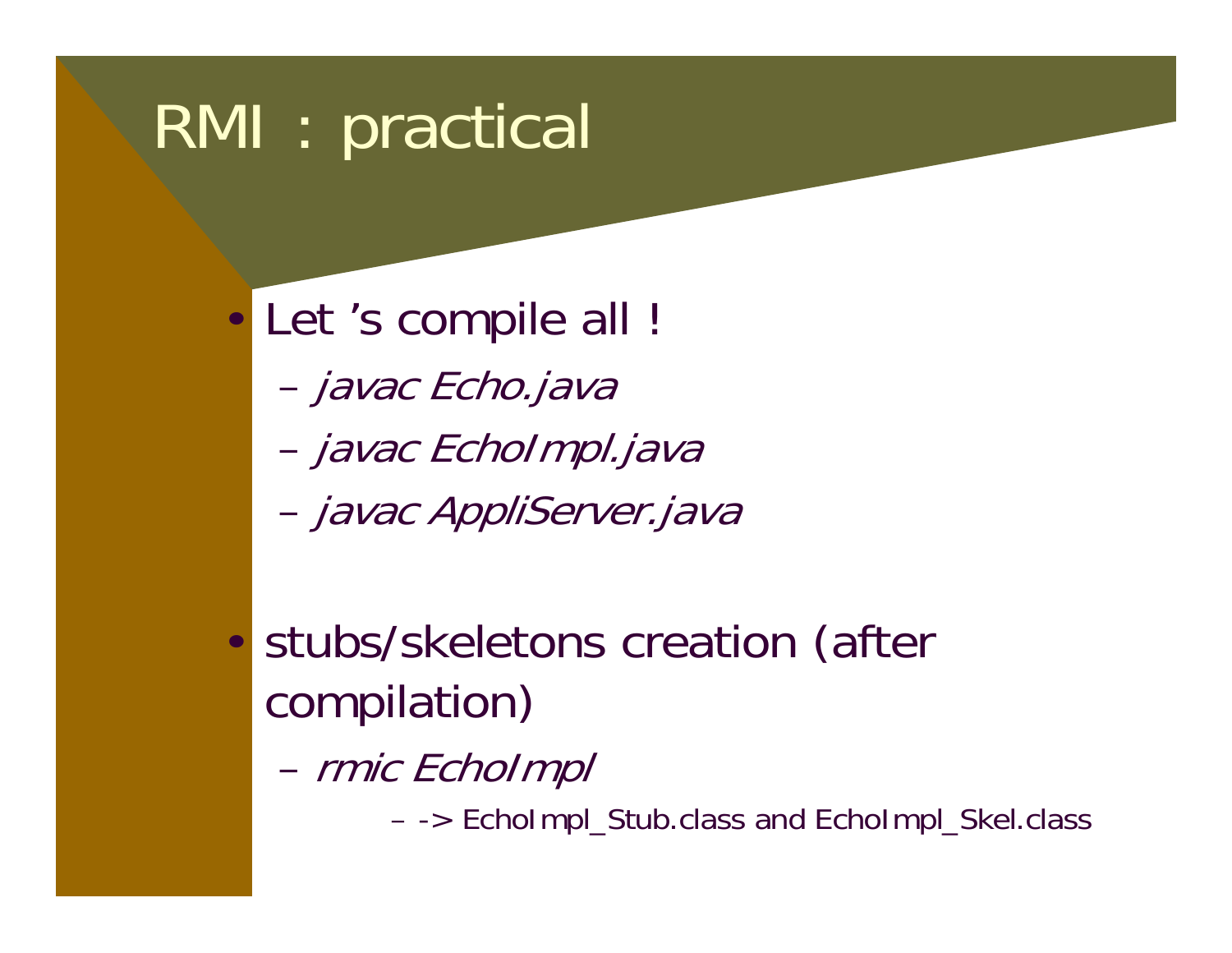#### •The client

import java.rmi.\*; import java.rmi.registry.\*; public class clientEcho { public static void main (String argv[]) { System.setSecurityManager(new RMISecurityManager());

```
String url="rmi://"+argv[0]+"/Echo";
```

```
try {
```
}

}

Echo od =  $(Echo)$ Naming.lookup $(url)$ ;

```
System.out.println(od.Echo(argv[1]));
```

```
} catch(Exception e) {
```
System.out.println("Errorr client - service not find");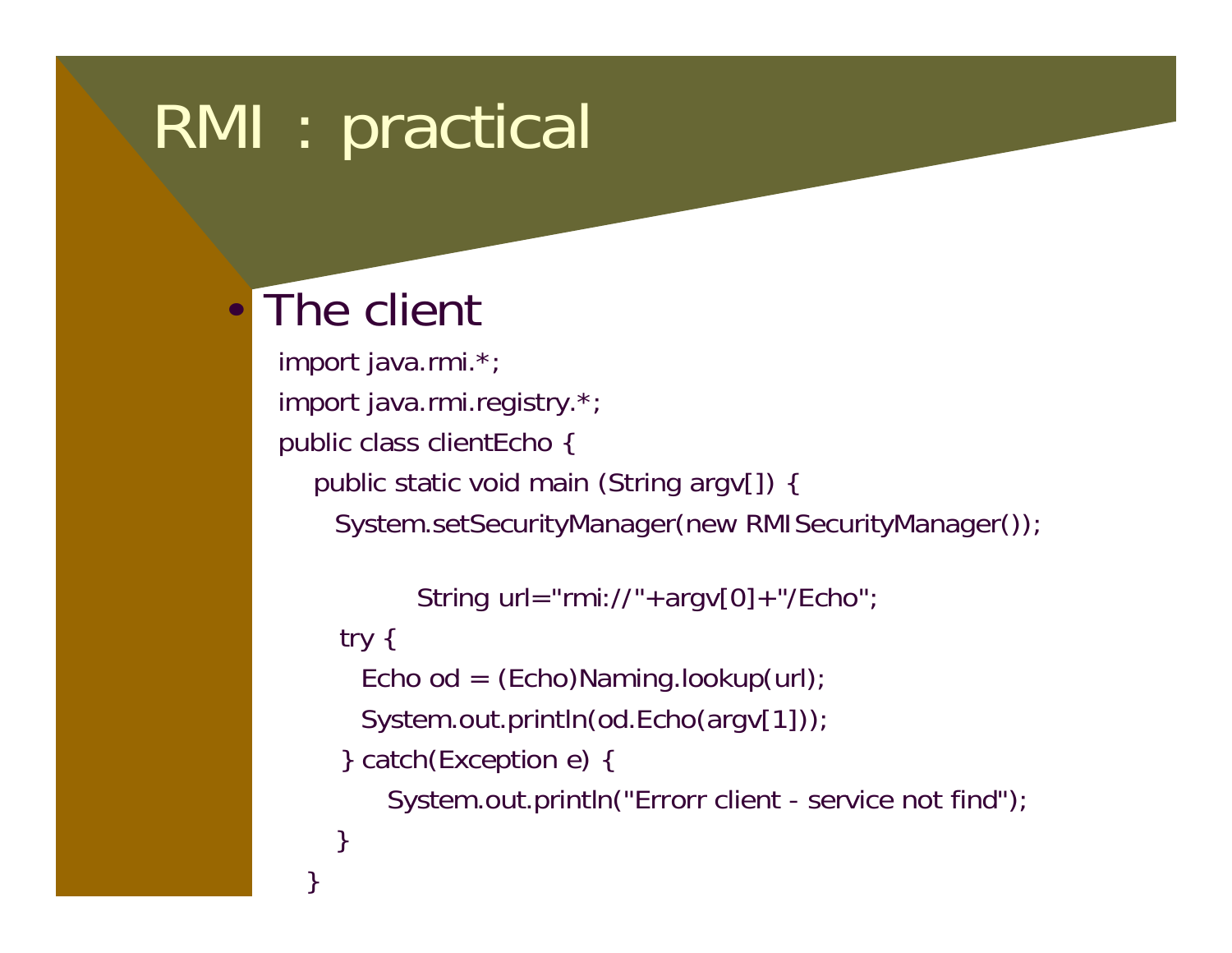- • Execution (after client compilation )
	- **Hart Common** rmiregistry&
	- We start the server with another security.policy as the origin one !
		- java -Djava.security.policy=./wideopen.policy AppliServer &
	- **Hart Common**  On another machine (or the same)
		- java -Djava.security.policy=./wideopen.policy clientEcho [nomserveur|localhost] hello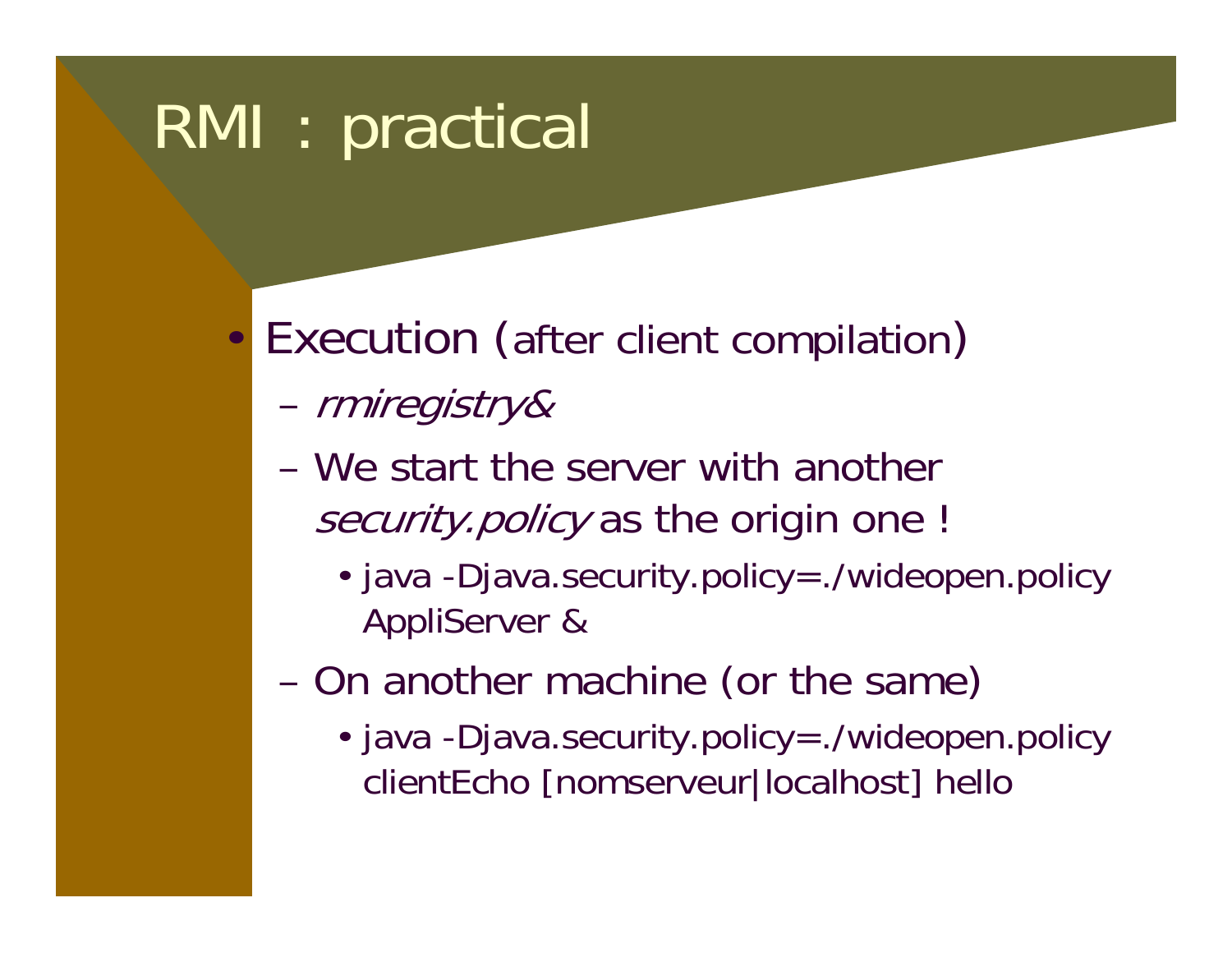•

 java.security.policy grant { // Allow everything for now permission java.security.AllPermission; };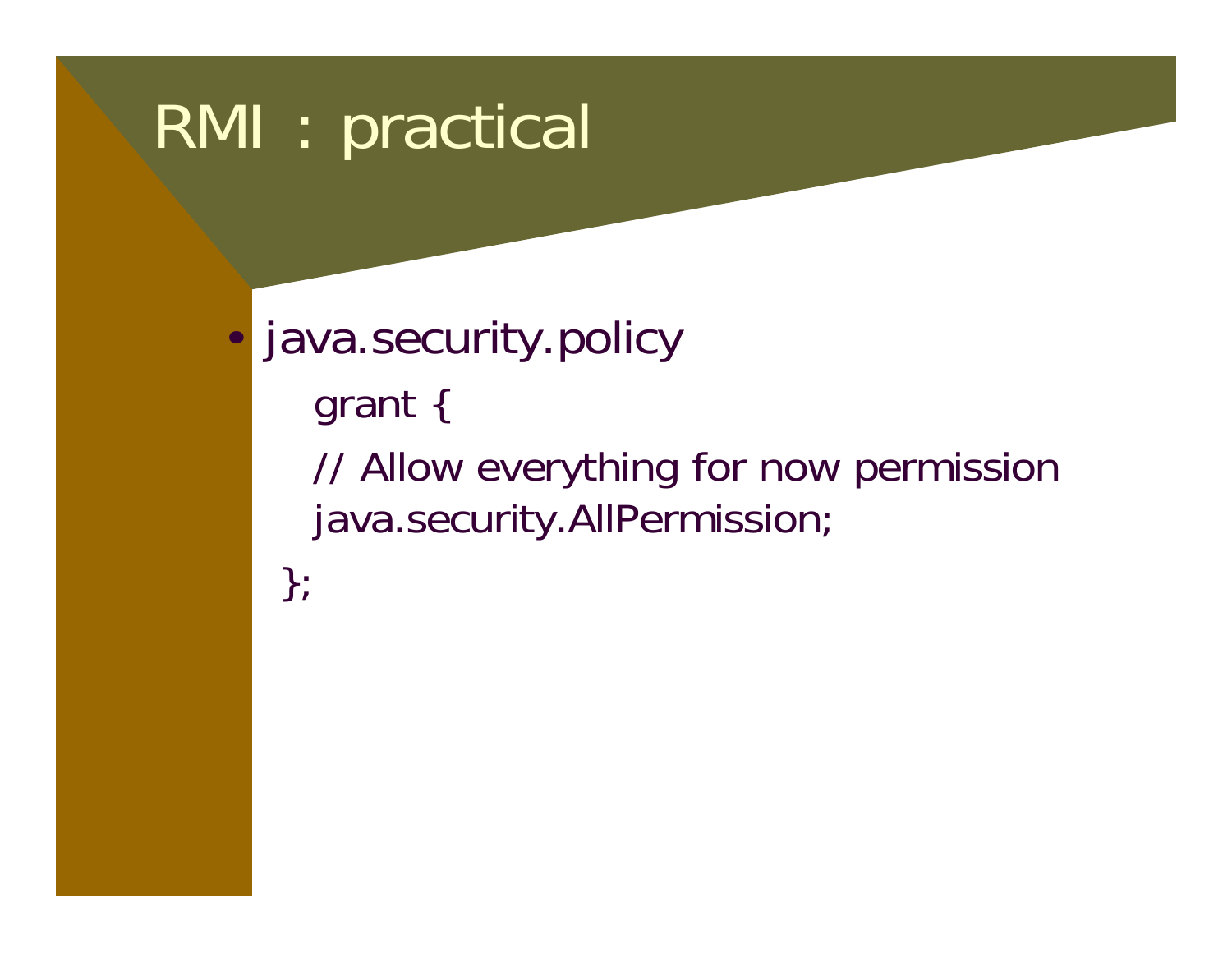# Let 's programming a bit, but well !

- • A lot of files
	- **Hart Common** .java
	- .class
	- stubs & skeletons
- • Solution :
	- **Hart Common** Group using packages
	- **Hart Common** Create a .jar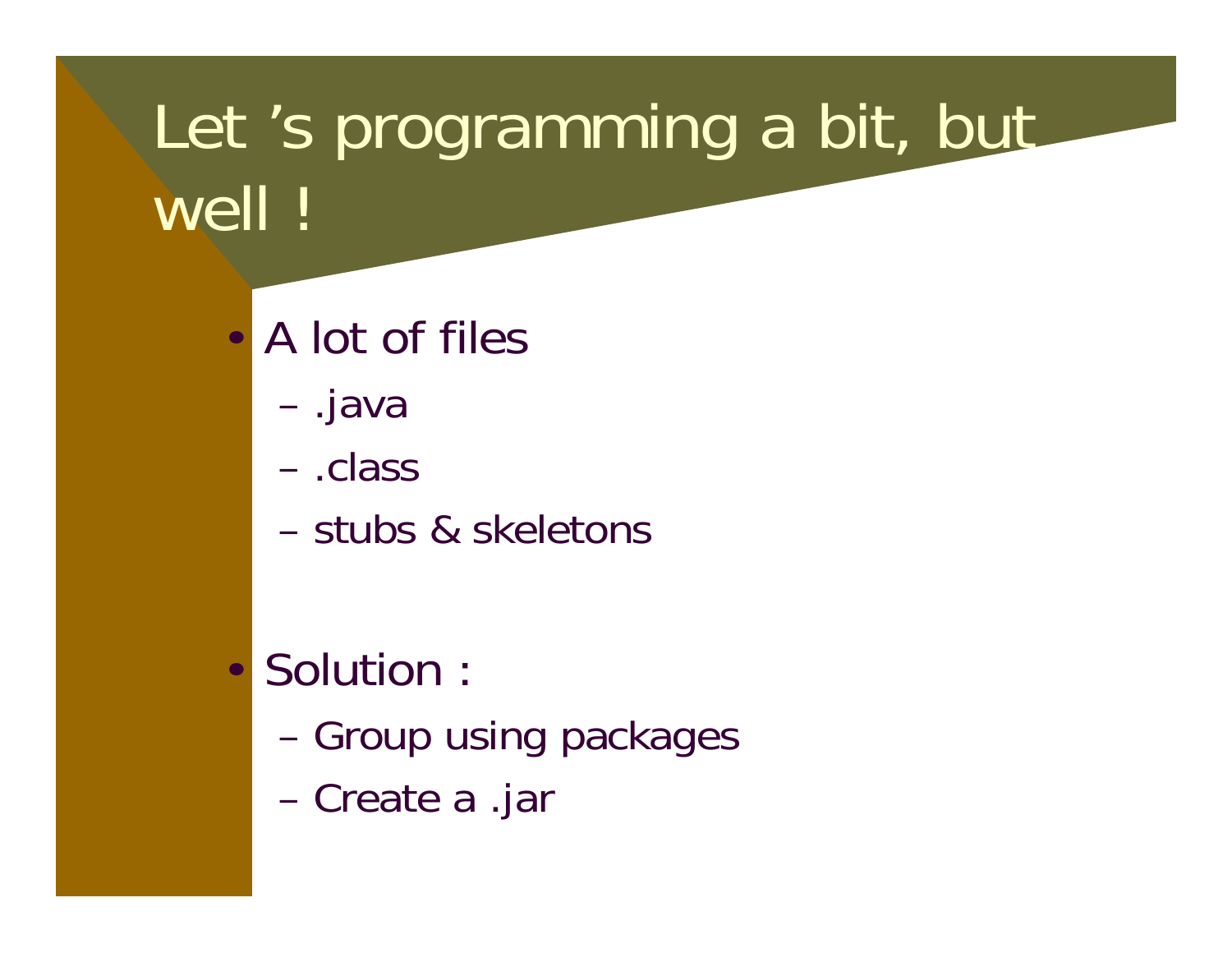## **Packages**

#### •Package namepackage

- –class toto -> namepackage.toto
- – key word: package namepackage (first line of the source code)
- Compilation
	- *javac file.java -d .* (if the directory « namepackage » if into the current directory.
	- .class are automatically moved into it.

The class is names *namepackage toto instead of toto*